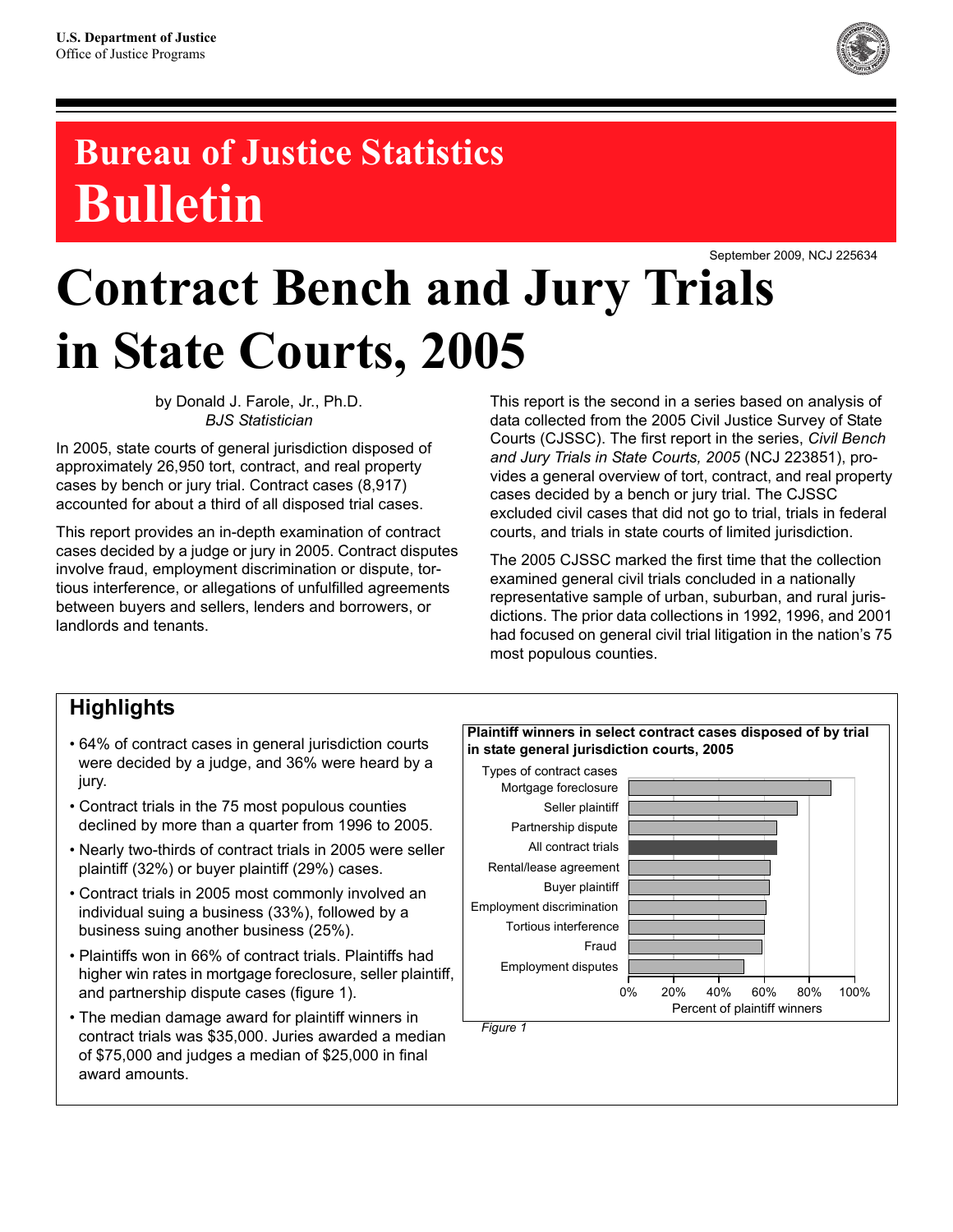#### **In the 75 most populous counties, contract trials declined by a quarter between 1996 and 2005**

Prior to the 2005 CJSSC, Bureau of Justice Statistics (BJS) funded three surveys that examined general civil trial litigation in the nation's 75 most populous counties in 1992, 1996, and 2001.<sup>1</sup> The 2005 study collected data from a nationally representative sample of courts.

All trend analyses in this report are based solely on the subset of 2005 civil trial litigation data that were collected in the nation's 75 most populous counties. Limiting analysis to data collected in the 75 most populous counties renders the data comparable to previous collections.

**Table 1. Selected characteristics of state court contract trials in the nation's 75 largest counties, 1996 and 2005**

| Characteristics                                   | 1996               | 2005               | Percent<br>change<br>1996-2005 |
|---------------------------------------------------|--------------------|--------------------|--------------------------------|
| Number of contract trials                         |                    |                    |                                |
| Total <sup>a</sup>                                | 4,848              | 3,472              | $-28%$ <sup>†</sup>            |
| Jury trials <sup>a</sup>                          | 1,890              | 1,504              | $-20†$                         |
| <b>Bench trials</b>                               | 2,958              | 1,968              | $-33^{\dagger}$                |
| Percentage of plaintiff winners                   |                    |                    |                                |
| Total <sup>a</sup>                                | $62.4\%$           | 627%               | $0\%$                          |
| Jury trials <sup>b</sup>                          | 55.6               | 59 O               | 6†                             |
| <b>Bench trials</b>                               | 67.8               | 66.4               | $-2$                           |
| Median award to plaintiff<br>winners <sup>c</sup> |                    |                    |                                |
| Total <sup>a</sup>                                | \$46,000           | \$54,000           | 17%†                           |
| Jury trials <sup>b</sup>                          | 98,000             | 92,000             | -6                             |
| <b>Bench trials</b>                               | 31,000             | 41.000             | $32^{\dagger}$                 |
| Median case processing time                       |                    |                    |                                |
| Total <sup>a</sup>                                | 18.4 <sub>mo</sub> | 19.9 <sub>mo</sub> | 8%†                            |
| Jury trials <sup>a</sup>                          | 22.6               | 22.9               | 1                              |
| <b>Bench trials</b>                               | 16.1               | 17.9               | 11 T                           |

Note: The 1996 civil trial survey sampled from the nation's 75 most populous counties. To allow comparability, 2005 data presented in this table include only the 75 most populous counties sample and not the entire national sample.

Data sources: *Civil Justice Survey of State Courts, 1996* (ICPSR 2883) and 2005 (ICPSR 23862). Data can be obtained from the University of Michigan Inter-University Consortium for Political and Social Research (ICPSR).

†Difference is significant at the 95% confidence level.

aIncludes trials with a directed verdict or judgment notwithstanding the verdict and jury trials for defaulted defendants.

<sup>b</sup>Excludes jury trials that concluded with a directed verdict or judgment notwithstanding the verdict and jury trials for defaulted defendants.

<sup>c</sup>Includes punitive and compensatory damages. Award amounts are rounded to the nearest thousand dollars and adjusted for inflation.

The number of contract cases concluded in state courts in the nation's 75 most populous counties declined by over a quarter (28%) between 1996 and 2005 (table 1). Between 1996 and 2005, the number of bench trials declined at a greater rate (33%) than the number of jury (20%) trials.

#### **Seller plaintiff and buyer plaintiff cases accounted for 61% of contract trials in 2005**

In 2005, 6 out of 10 (61%) contract trials disposed in state courts of general jurisdiction were either seller plaintiff cases involving payments owed for the provision of goods or services (32%) or buyer plaintiff cases in which the buyer of goods or services sought the return of money (29%) (table 2). Another 13% involved fraud. Subrogation, partnership dispute, and tortious interference cases were the least common contract case types. Similar patterns were found when examining the frequency of contract case types among the nation's 75 most populous counties in 2001, 1996, and 1992.

Mortgage foreclosure (96%), subrogation (93%), seller plaintiff (83%), and rental/lease agreement (81%) issues were most likely to be heard in a bench trial. The majority of cases were decided by a jury in employment discrimination (91%), tortious interference (62%), and other employment disputes (62%).

#### **Individuals comprised the majority of plaintiffs in contract trials, businesses the majority of defendants**

Contract trials most commonly involved an individual suing a business (33%) or a business suing another business (25%) in 2005. Twenty percent of cases involved an individual suing another individual, and 17% involved a business suing an individual. In 1% of all contract trials, a government entity initiated the lawsuit (not shown in a table).

#### **Table 2. Contract trials disposed of in state courts, by case type, 2005**

|                                       |        | All contract trials |       |                   |              |
|---------------------------------------|--------|---------------------|-------|-------------------|--------------|
|                                       |        | Percent of          |       | Type of trial     |              |
| Case type                             | Number | total trials        | Total | Jury <sup>a</sup> | <b>Bench</b> |
| Total                                 | 8.917  | 100%                | 100%  | 36.0%             | 64.0%        |
| Seller plaintiff                      | 2,883  | 32.3%               | 100%  | 16.6%             | 83.4%        |
| Buyer plaintiff                       | 2.591  | 29.1                | 100%  | 44 1              | 55.9         |
| Fraud                                 | 1.113  | 12.5                | 100%  | 50.1              | 49.9         |
| Rental/lease                          | 606    | 6.8                 | 100%  | 19.3              | 80.7         |
| Other employment dispute <sup>b</sup> | 558    | 6.3                 | 100%  | 62.9              | 37.1         |
| Employment discrimination             | 319    | 3.6                 | 100%  | 91.2              | 8.8          |
| Mortgage foreclosure                  | 249    | 2.8                 | 100%  | 3.6               | 96.4         |
| Other or unknown contract             | 245    | 2.7                 | 100%  | 52.2              | 47.8         |
| Tortious interference                 | 152    | 17                  | 100%  | 61.8              | 38.2         |
| Partnership dispute                   | 120    | 1.3                 | 100%  | 32.5              | 67.5         |
| Subrogation                           | 81     | 0.9                 | 100%  | 7.4               | 92.6         |

Note: Data for trial and case type were available for 100% of the 8,917 contract trials. Detail may not sum to total because of rounding.

aIncludes trials with a directed verdict or judgment not withstanding the verdict and jury trials for defaulted defendants.

bExcludes discrimination claims against employers.

<sup>1</sup>See *Civil Jury Cases and Verdicts in Large Counties, 1992* (NCJ 154346), *Civil Trial Cases and Verdicts in Large Counties, 1996* (NCJ 173426), and *Civil Trial Cases and Verdicts in Large Counties, 2001* (NCJ 202803) at <http://www.ojpdoj.gov/bjs/civil/htm>.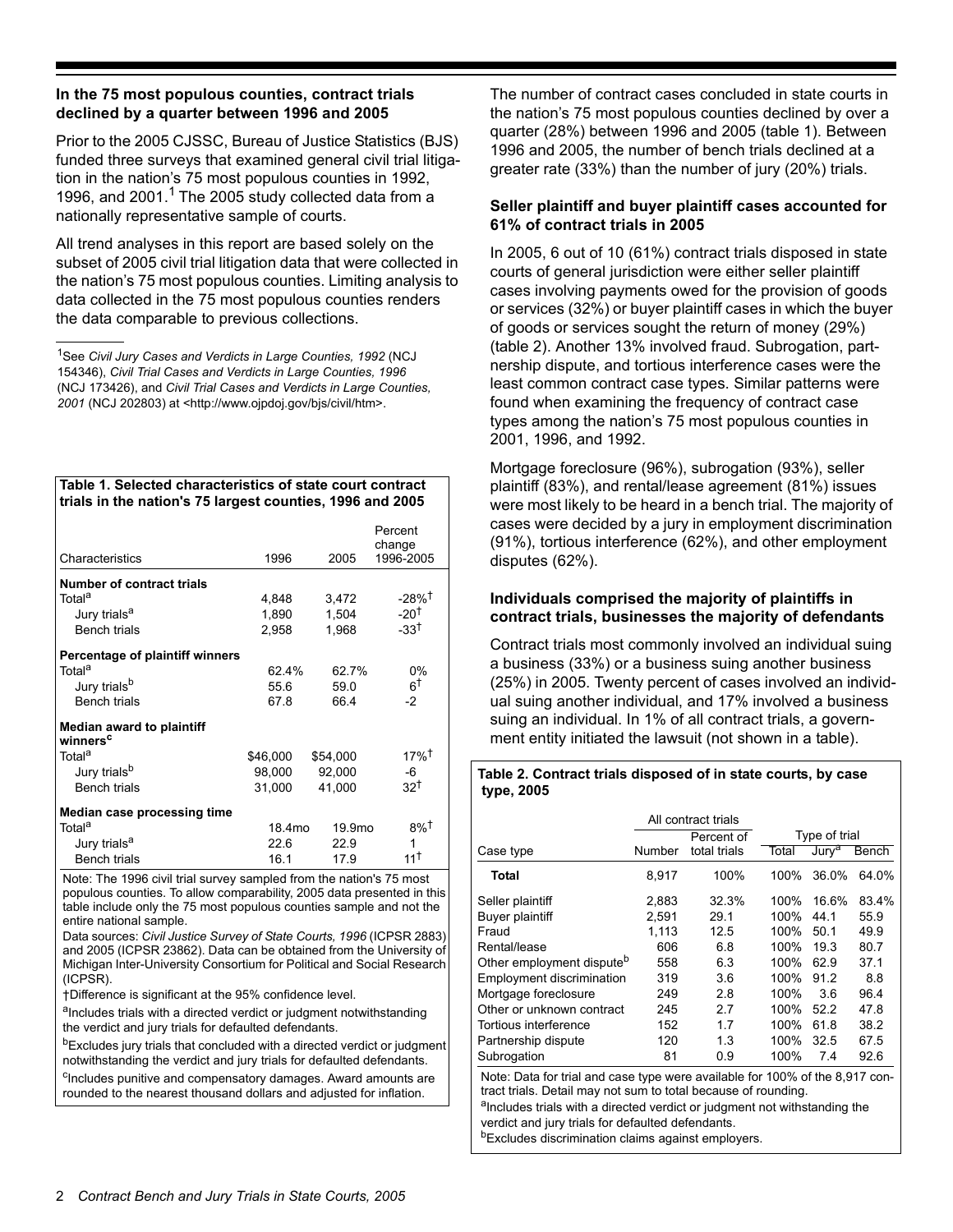During 2005, individuals accounted for 55% of plaintiffs in contract trials (table 3). Nearly all other contract case plaintiffs were businesses (43%); governments and hospitals together accounted for 2% of all plaintiffs. Individuals were most likely to be plaintiffs in employment discrimination (98%), partnership dispute (77%), and buyer plaintiff (74%) cases. By contrast, businesses were the majority of plaintiffs in subrogation (98%), mortgage foreclosure (77%), seller plaintiff (68%), and tortious interference (60%) cases.

Businesses comprised the majority of defendants (58%) in contract trials during 2005. In buyer plaintiff cases 8 out of 10 (81%) defendants were businesses. Nearly two-thirds (64%) of defendants in mortgage foreclosure cases were

individuals; another 18% were hospitals or medical companies. Governments were defendants in 35% of employment discrimination cases.

#### **Contract trial cases with business plaintiffs were more likely to be decided by a judge**

Contract trials were more likely to be decided by a judge (64%) than a jury (36%) (table 4). This difference was more pronounced for certain types of litigants. Trials involving business plaintiffs were more likely to be decided by a judge (72%) than cases involving individual plaintiffs (58%). More than 8 out of 10 (87%) trials involving a business plaintiff and an individual defendant were decided by a

#### **Table 3. Plaintiffs and defendants in state court contract trials, by case type, 2005**

|                                       |            | Percent of each type of plaintiff |                              |                       | Percent of each type of defendant |                         |                              |                       |
|---------------------------------------|------------|-----------------------------------|------------------------------|-----------------------|-----------------------------------|-------------------------|------------------------------|-----------------------|
| Case type                             | Individual | Government <sup>a</sup>           | <b>Business</b> <sup>b</sup> | Hospital <sup>c</sup> | Individual                        | Government <sup>a</sup> | <b>Business</b> <sup>b</sup> | Hospital <sup>c</sup> |
| Total <sup>d</sup>                    | 55.0%      | 1.3%                              | 43.3%                        | 0.3%                  | 36.9%                             | 2.7%                    | 58.4%                        | 1.9%                  |
| Fraud                                 | 70.0%      | 3.8%                              | 25.8%                        | $0.4\%$               | 34.9%                             | 0.8%                    | 64.2%                        | 0.1%                  |
| Seller plaintiff                      | 30.1       | 2.0                               | 67.6                         | 0.3                   | 55.1                              | 0.9                     | 43.9                         | 0.2                   |
| Buyer plaintiff                       | 73.7       | 0.2                               | 25.9                         | 0.2                   | 19.3                              | 0.0                     | 80.6                         | 0.0                   |
| Mortgage foreclosure                  | 22.9       | 0.0                               | 77.1                         | 0.0                   | 64.0                              | 8.4                     | 9.6                          | 18.0                  |
| Employment discrimination             | 98.1       | 1.6                               | 0.3                          | 0.0                   | 0.6                               | 35.4                    | 59.9                         | 4.1                   |
| Other employment dispute <sup>e</sup> | 74.2       | 0.5                               | 25.3                         | 0.0                   | 23.0                              | 8.1                     | 58.3                         | 10.6                  |
| Rental/lease                          | 49.3       | 1.0                               | 49.6                         | 0.2                   | 47.2                              | 0.8                     | 44.6                         | 7.4                   |
| Tortious interference                 | 35.5       | 0.7                               | 59.9                         | 3.9                   | 32.0                              | 4.6                     | 61.4                         | 2.0                   |
| Partnership dispute                   | 77.3       | 0.0                               | 22.7                         | 0.0                   | 44.5                              | 0.0                     | 55.5                         | 0.0                   |
| Subrogation                           | 2.5        | 0.0                               | 97.5                         | 0.0                   | 58.5                              | 17.1                    | 24.4                         | 0.0                   |
| Other or unknown contract             | 48.2       | 0.0                               | 50.6                         | 1.2                   | 37.4                              | 1.2                     | 61.4                         | 0.0                   |

Note: For cases that involve multiple plaintiff or defendant types, cases are categorized using the following hierarchy: (1) hospital/medical company, (2) government agency, (3) business, and (4) individual. For example, any case involving a hospital defendant is categorized as a hospital case even if there were also business, individual, or government defendants in the case. Data on plaintiff type were available for 99.7% of contract trials. Data on defendant type were available for 99.8% of contract trials. Detail may not sum to total because of rounding.

aIncludes law enforcement and other governmental agencies.

b<sub>Includes</sub> insurance companies and banks.

<sup>c</sup>Includes medical companies.

<sup>d</sup>Includes bench and jury trials, trials with a directed verdict or judgment notwithstanding the verdict, and jury trials for defaulted defendants. eExcludes discrimination claims against employers.

#### **Table 4. Contract jury and bench trials in state courts, by primary litigant pairings, 2005**

| Plaintiff versus primary        | All contract trials |       | Type of trial     |       |
|---------------------------------|---------------------|-------|-------------------|-------|
| defendant                       | Number of trials    | Total | Jury <sup>a</sup> | Bench |
| <b>Total</b>                    | 8,888               | 100%  | 36.0%             | 64.0% |
| Individual plaintiff-           | 4,891               | 100%  | 42.0%             | 58.0% |
| v. individual defendant         | 1,693               | 100   | 21.7              | 78.3  |
| v. business defendant           | 2.910               | 100   | 50.8              | 49.2  |
| v. other defendant <sup>b</sup> | 288                 | 100   | 71.5              | 28.5  |
| Business plaintiff-             | 3.850               | 100%  | 28.5%             | 71.5% |
| v. individual defendant         | 1.476               | 100   | 13.3              | 86.7  |
| v. business defendant           | 2,251               | 100   | 39.2              | 60.8  |
| v. other defendant <sup>b</sup> | 123                 | 100   | 16.3              | 83.7  |
| Other pairings <sup>c</sup>     | 147                 | 100%  | 39.5%             | 60.5% |

Note: For cases that involve multiple plaintiff or defendant types, cases are categorized using the following hierarchy: (1) hospital/medical company, (2) government agency, (3) business, and (4) individual. For example, any case involving a hospital defendant is categorized as a hospital case even if there were also business, individual, or government defendants in the case. Data on litigant pairings were available for 99.7% of all trials. Detail may not sum to total because of rounding.

aIncludes bench and jury trials, trials with a directed verdict or judgment notwithstanding the verdict, and jury trials for defaulted defendants.

bIncludes cases involving governmental agency or hospital defendants.

cIncludes cases involving governmental agency or hospital plaintiffs.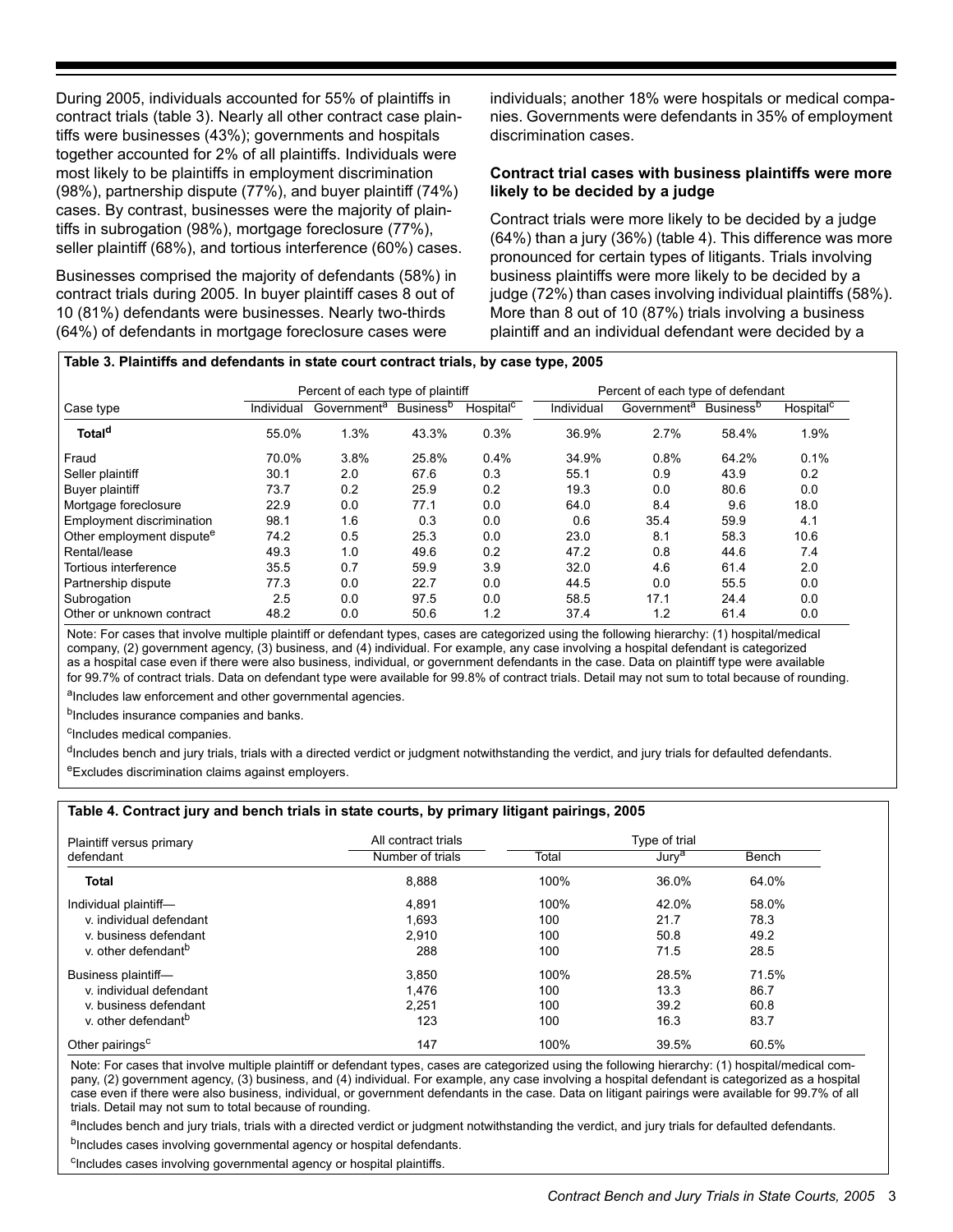judge. Jury trials accounted for half (51%) of all cases involving individual plaintiffs and business defendants.

#### **Approximately 1 out of 10 defendants appeared without legal representation in contract trials**

In civil trials, unlike criminal matters, litigants generally do not have a right to legal representation. One or both parties appeared without legal representation in 13% of contract trials in 2005 (table 5). Defendants (10%) were more likely than plaintiffs (3%) to appear without legal representation. Defendants most often appeared without legal representation in mortgage foreclosure (22%) and seller plaintiff (20%) cases. Plaintiffs were most often unrepresented in tortious interference cases (10%).

#### **Plaintiffs won 2 out of 3 contract trials**

Plaintiffs won in 66% of contract trials in 2005 (table 6). Overall plaintiff win rates were highest in mortgage foreclosure (89%) and seller plaintiff (75%) cases. Subrogation (28%) was the only category of contract cases in which less than a majority of plaintiffs prevailed in 2005. Plaintiffs were more likely to prevail in contract trials decided by a judge (69%) than a jury (62%). Plaintiffs had higher win rates in mortgage foreclosure and seller plaintiff cases decided by the bench. Fraud, partnership disputes, employment discrimination, other employment disputes, and other or unknown contract cases had higher win rates when decided by a jury.

#### **Table 5. Unrepresented plaintiffs and defendants in state court contract trials, by case type, 2005**

|                           |                               | Percent of contract trials with- |               |
|---------------------------|-------------------------------|----------------------------------|---------------|
|                           | One or both parties Plaintiff |                                  | Defendant     |
| Case type                 | unrepresented                 | unrepresented                    | unrepresented |
| Total                     | 12.8%                         | 3.3%                             | 10.2%         |
| Seller plaintiff          | 23.4%                         | $4.4\%$                          | 20.2%         |
| Mortgage foreclosure      | 22.3                          | 0.4                              | 21.9          |
| Rental/lease              | 13.9                          | 3.1                              | 12.3          |
| Tortious interference     | 13.8                          | 10.1                             | 3.4           |
| Other or unknown contract | 11.5                          | 1.2                              | 10.3          |
| Other employment dispute* | 8.2                           | 6.1                              | 2.2           |
| Subrogation               | 7.4                           | 0.0                              | 7.4           |
| Fraud                     | 6.3                           | 2.2                              | 5.4           |
| Buyer plaintiff           | 5.5                           | 2.5                              | 3.3           |
| Partnership dispute       | 5.1                           | 2.5                              | 5.1           |
| Employment discrimination | 1.6                           | 0.9                              | 0.3           |

Note: Data for legal representation status available for 97.3% of defendants and 99.3% of plaintiffs.

\*Excludes discrimination claims against employers.

#### **Table 6. Winning plaintiffs in state court contract trials, by case type, 2005**

|                                       |        | All contract trials <sup>a</sup> |        | Jury trials <sup>b</sup>       | <b>Bench trials</b> |                                |
|---------------------------------------|--------|----------------------------------|--------|--------------------------------|---------------------|--------------------------------|
| Case type                             | Number | Plaintiff winners <sup>c</sup>   | Number | Plaintiff winners <sup>c</sup> | Number              | Plaintiff winners <sup>c</sup> |
| <b>Total</b>                          | 8,018  | 65.6%                            | 2,848  | 61.9%                          | 5,039               | 68.5%                          |
| Mortgage foreclosure                  | 245    | 89.4%                            | 6      | $**96$                         | 236                 | 91.1%                          |
| Seller plaintiff                      | 2,610  | 74.6                             | 425    | 60.5                           | 2,165               | 77.4                           |
| Partnership dispute                   | 102    | 65.7                             | 32     | 81.3                           | 69                  | 59.4                           |
| Rental/lease                          | 531    | 62.5                             | 109    | 61.5                           | 420                 | 63.1                           |
| Buyer plaintiff                       | 2,252  | 62.3                             | 989    | 57.2                           | 1,214               | 68.6                           |
| Employment discrimination             | 307    | 60.9                             | 274    | 64.6                           | 28                  | 35.7                           |
| Tortious interference                 | 146    | 60.3                             | 85     | 62.4                           | 55                  | 58.2                           |
| Other or unknown contract             | 214    | 59.3                             | 99     | 80.8                           | 113                 | 41.6                           |
| Fraud                                 | 1,041  | 59.1                             | 513    | 67.4                           | 505                 | 50.3                           |
| Other employment dispute <sup>a</sup> | 519    | 50.9                             | 312    | 60.3                           | 188                 | 37.8                           |
| Subrogation                           | 51     | 27.5                             | 4      | $***$                          | 46                  | 23.9                           |

Note: Data on plaintiff award winners were available for 99.4% of all contract trials. Detail may not sum to total because of rounding.

\*\*Too few cases to obtain statistically reliable data.

aIncludes bench and jury trials, trials with a directed verdict or judgment notwithstanding the verdict, and jury trials for defaulted defendants. <sup>b</sup>Excludes jury trials with a directed verdict or judgment notwithstanding the verdict and jury trials for defaulted defendants.

<sup>c</sup>Excludes bifurcated trials where the plaintiff litigated only the damage claim.

dExcludes discrimination claims against employers.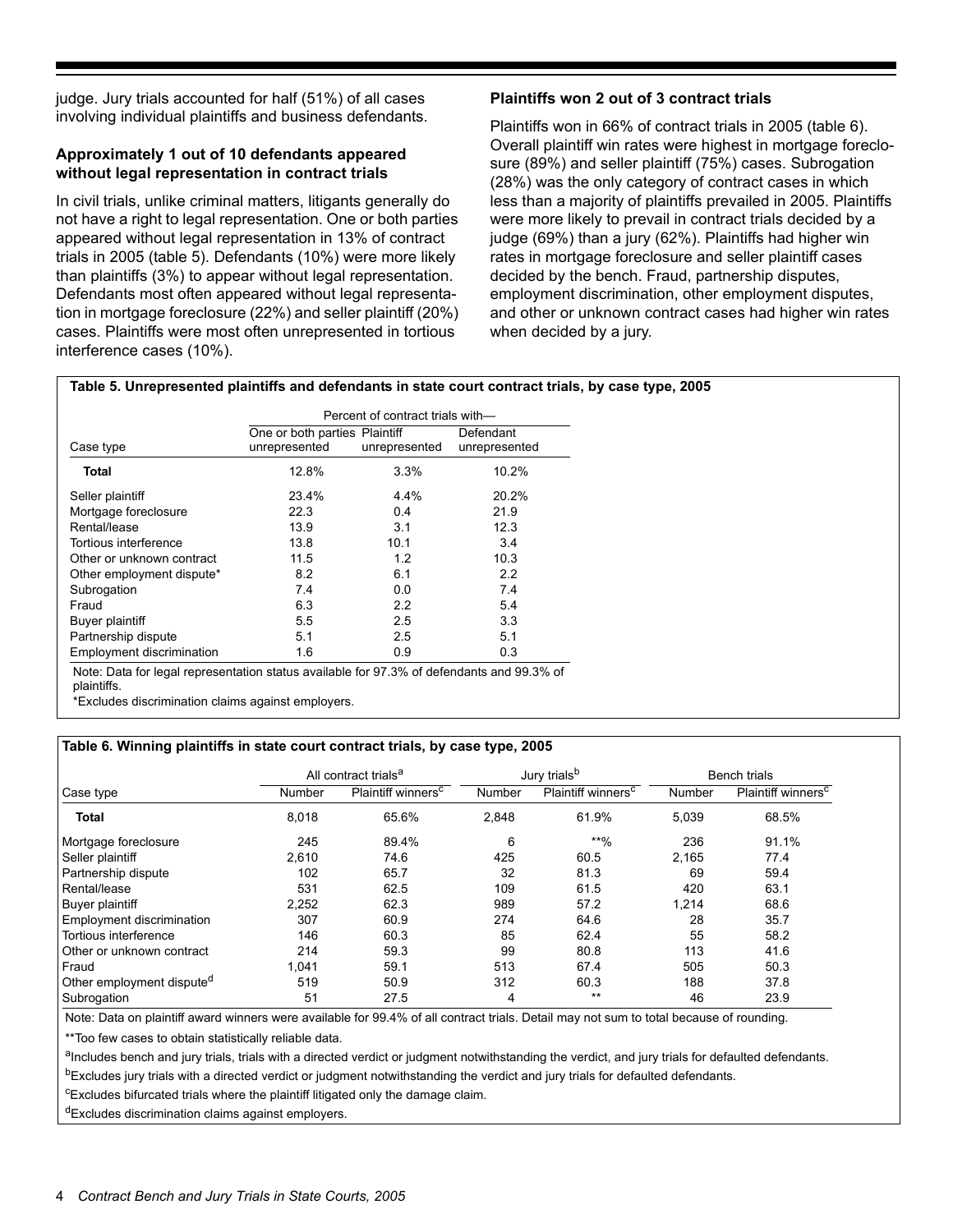Both individual and business plaintiffs won about 2 out of 3 contract trials brought against business defendants (text table 1). Business plaintiffs were more likely than individual plaintiffs to win against individual defendants and government defendants.

**Text table 1. Winning plaintiffs in state court contract trials by selected litigant pairings**

|                 |                  | All contract trials      |
|-----------------|------------------|--------------------------|
| Total           | Number of trials | Percent plaintiff winner |
| Individual v.-  |                  |                          |
| Individual      | 1,561            | 57.2%                    |
| Government      | 156              | 52.6                     |
| <b>Business</b> | 2,562            | 64.2                     |
| Hospital        | 119              | 70.6                     |
| Business v.-    |                  |                          |
| Individual      | 1,375            | 76.9%                    |
| Government      | 114              | 77.2                     |
| <b>Business</b> | 1.991            | 65.8                     |
| Hospital        | 4                | $***$                    |

\*\*Too few cases to obtain statistically reliable data.

#### **Median awards to plaintiff winners were 3 times higher in jury trials than bench trials**

In 2005 the median damage award for plaintiff winners in contract trials (including both compensatory and punitive damages) was \$35,000 (not shown in a table). The median award amount was greater in jury trials (\$75,000) than in bench trials (\$25,000) (table 7). Tortious interference and partnership disputes were the categories with the highest median awards for both jury and bench trials.

Buyer plaintiff and seller plaintiff cases accounted for nearly two-thirds (65%) of all contract cases with plaintiff award winners in 2005. Median awards in buyer plaintiff and seller plaintiff cases were under \$75,000 in jury trials and under \$30,000 in bench trials.

Eight percent of plaintiff winners in contract jury trials received awards of \$1 million or more; 1% of plaintiff winners in contract bench trials received at least \$1 million. Such high award amounts were particularly likely to occur

|                                       |                                                                           |                      |                       |                   | Percent of plaintiff winners with final awards |  |  |  |
|---------------------------------------|---------------------------------------------------------------------------|----------------------|-----------------------|-------------------|------------------------------------------------|--|--|--|
| Case type                             | Number of trials with plaintiff<br>winner receiving an award <sup>a</sup> | Median <sup>b</sup>  | Less than<br>\$10,000 | Over<br>\$250,000 | \$1 million<br>or more                         |  |  |  |
| Jury trials <sup>c</sup>              | 1,815                                                                     | \$75,000             | 10.4%                 | 23.6%             | 8.2%                                           |  |  |  |
| Fraud                                 | 361                                                                       | \$93,000             | 8.3%                  | 33.5%             | 11.5%                                          |  |  |  |
| Seller plaintiff                      | 273                                                                       | 69.000               | 3.7                   | 14.2              | 5.4                                            |  |  |  |
| Buyer plaintiff                       | 579                                                                       | 38,000               | 15.9                  | 16.3              | 4.5                                            |  |  |  |
| Mortgage foreclosure                  | 1                                                                         | 498,000 <sup>d</sup> | $***$                 | $***$             | $***$                                          |  |  |  |
| Employment discrimination             | 172                                                                       | 178,000              | 2.6                   | 18.8              | 4.6                                            |  |  |  |
| Other employment dispute <sup>e</sup> | 184                                                                       | 74.000               | 3.3                   | 27.6              | 8.6                                            |  |  |  |
| Rental/lease                          | 69                                                                        | 12,000               | 30.8                  | 12.4              | 1.8                                            |  |  |  |
| Tortious interference                 | 54                                                                        | 510,000              | 3.7                   | 63.9              | 30.9                                           |  |  |  |
| Partnership dispute                   | 30                                                                        | 354,000              | 10.0                  | 53.3              | 10.8                                           |  |  |  |
| Subrogation                           | 4                                                                         | 14,000               | $**$                  | $***$             | $**$                                           |  |  |  |
| Other or unknown contract             | 88                                                                        | 64,000               | 21.4                  | 34.9              | 24.3                                           |  |  |  |
| <b>Bench trials</b>                   | 3,843                                                                     | \$25,000             | 28.5%                 | 7.1%              | 1.0%                                           |  |  |  |
| Fraud                                 | 285                                                                       | \$48,000             | 23.5%                 | 17.2%             | 2.7%                                           |  |  |  |
| Seller plaintiff                      | 1,878                                                                     | 24,000               | 26.1                  | 5.3               | 1.0                                            |  |  |  |
| <b>Buver plaintiff</b>                | 966                                                                       | 12,000               | 45.1                  | 6.7               | 0.6                                            |  |  |  |
| Mortgage foreclosure                  | 218                                                                       | 78,000               | 1.5                   | 11.3              | 1.3                                            |  |  |  |
| Employment discrimination             | 10                                                                        | 99,000               | 12.3                  | 22.2              | 0.0                                            |  |  |  |
| Other employment dispute <sup>e</sup> | 90                                                                        | 29,000               | 18.3                  | 1.1               | 0.0                                            |  |  |  |
| Rental/lease                          | 223                                                                       | 39,000               | 24.2                  | 7.3               | 0.6                                            |  |  |  |
| Tortious interference                 | 34                                                                        | 107,000              | 14.7                  | 15.4              | 2.9                                            |  |  |  |
| Partnership dispute                   | 52                                                                        | 108,000              | 6.3                   | 12.0              | 1.9                                            |  |  |  |
| Subrogation                           | 40                                                                        | 35,000               | 22.5                  | 0.0               | 0.0                                            |  |  |  |
| Other or unknown contract             | 47                                                                        | 30,000               | 21.2                  | 14.7              | 2.1                                            |  |  |  |

 $^{\texttt{a}}$ Excludes bifurcated trials in which the plaintiff won on the liability claim only. Also excludes plaintiff winners who receive no award because of award reductions, jury trials with a directed verdict or judgment notwithstanding the verdict, and jury trials for defaulted defendants.

bAward data rounded to the nearest thousand. Median amounts calculated for compensatory plus punitive damages awards, after adjustment for contributory negligence, prior settlement, high/low agreements and damage caps but prior to post-trial activity and appeals.

<sup>c</sup>Excludes jury trials with a directed verdict or judgment notwithstanding the verdict and jury trials for defaulted defendants.

 $d$ Amount shown is the actual (not median) award.

eExcludes discrimination claims against employers.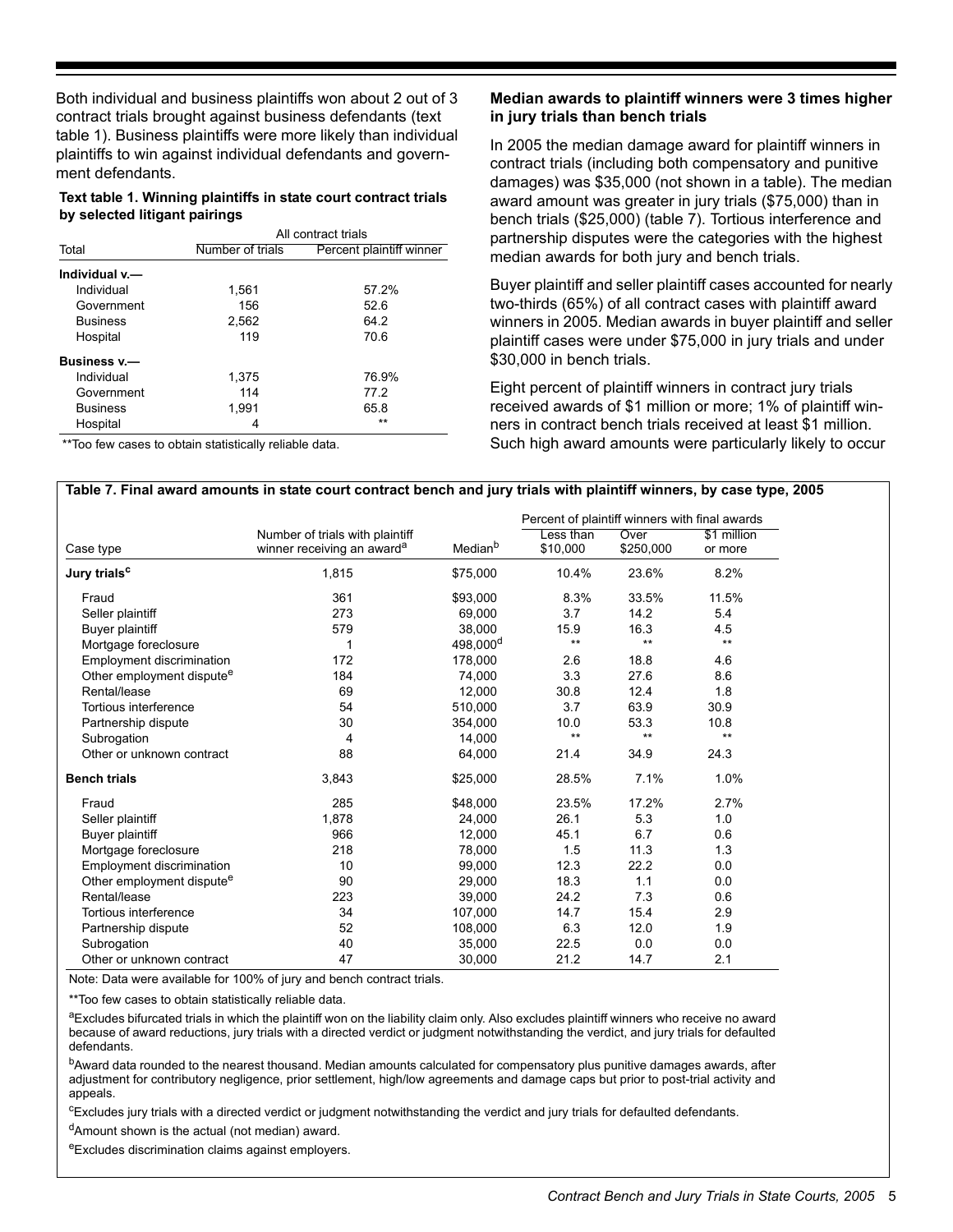in tortious interference and other or unknown contract cases decided by a jury. At the lower end of award classifications, 29% of plaintiffs in contract bench trials were awarded less than \$10,000, as were 1 out of 10 plaintiffs in contract jury trials. Rental/lease cases decided by a jury and buyer plaintiff cases decided by a judge were particularly likely to have awards at the lower end of the spectrum.

In general, cases brought against business defendants featured higher awards than cases brought against individual defendants (table 8). The highest median awards were in cases in which businesses brought suit against other businesses. Cases involving two individual parties had the lowest median awards.

Median awards for plaintiff winners in the 75 most populous counties increased by 17% between 1996 and 2005. This growth was driven by a roughly 30% increase in awards in bench trials between 1996 and 2005. By contrast, the median jury trial award declined by 6% during this 10-year period.

#### **Punitive damages were awarded to 8% of plaintiff winners in contract trials**

Punitive damages, which are awarded to punish the defendant and deter similar behavior in the future, were sought in 17% of the estimated 5,658 contract cases with plaintiff winners in 2005 (not shown in a table). Punitive damages were awarded to winning plaintiffs in 8% of contract cases with plaintiff winners, with fraud and buyer plaintiff cases accounting for 65% of all cases in which punitive damages were awarded (table 9). The median punitive damage award was \$69,000. Punitive damage amounts awarded to plaintiff winners were greater in jury trials (median award of \$100,000) than in bench trials (median award of \$25,000) (not shown in a table).

The percentage of cases in which punitive damages were awarded to plaintiff winners was no greater in 2005 than in 1996.

#### **Table 8. Final awards to plaintiff winners of state court contract trials, by case type and litigant pairing, 2005** Litigant pairing All contract trials Individual v. individual Individual v. business Business v. individual Business v. business Case type **Number** Median award Number Median award Number Median award Number Median award Number Median award **Total** 5,715 \$35,000 984 \$20,000 1,770 \$36,000 1,134 \$21,000 1,475 \$61,000 Fraud 660 \$75,000 184 \$26,000 260 \$81,000 27 \$148,000 142 \$160,000 Seller plaintiff 2,177 27,000 398 22,000 159 103,000 745 19,000 777 40,000 Buyer plaintiff 1,549 17,000 203 12,000 995 17,000 54 7,000 288 39,000 Mortgage foreclosure 222 78,000 34 39,000 3 798,000 105 75,000 15 238,000 Employment discrimination  $183$   $175,000$   $1$   $54,000^a$   $113$   $115,000$  0 0 0 1  $1,275,000^a$ Other employment dispute<sup>b</sup> 282 45,000 20 29,000 112 74,000 76 45,000 23 318,000 Rental/lease 293 35,000 80 10,000 23 38,000 57 31,000 127 99,000 Tortious interference 90 169,000 6 10,000 26 92,000 19 169,000 35 689,000 Partnership dispute 82 120,000 17 43,000 44 129,000 4 14,000 18 108,000 Subrogation 44 30,000 0 0 1 22,000<sup>a</sup> 42 30,000 1 66,000<sup>a</sup> Other or unknown contract 134 30,000 42 15,000 34 28,000 7 17,000 47 175,000

Note: Data were available for 100% of contract trials. Award amounts for trials involving governments or hospitals as a plaintiff or defendant are not presented in the table but are included in the calculation of award amounts for all contract cases. Award data are rounded to the nearest thousand. Median amounts are calculated for compensatory plus punitive damages awards, after adjustment for contributory negligence, prior settlement, high/low agreements, and damage caps but prior to post-trial activity and appeals.

aAmount shown is the actual (not median) award.

<sup>b</sup>Excludes discrimination claims against employers.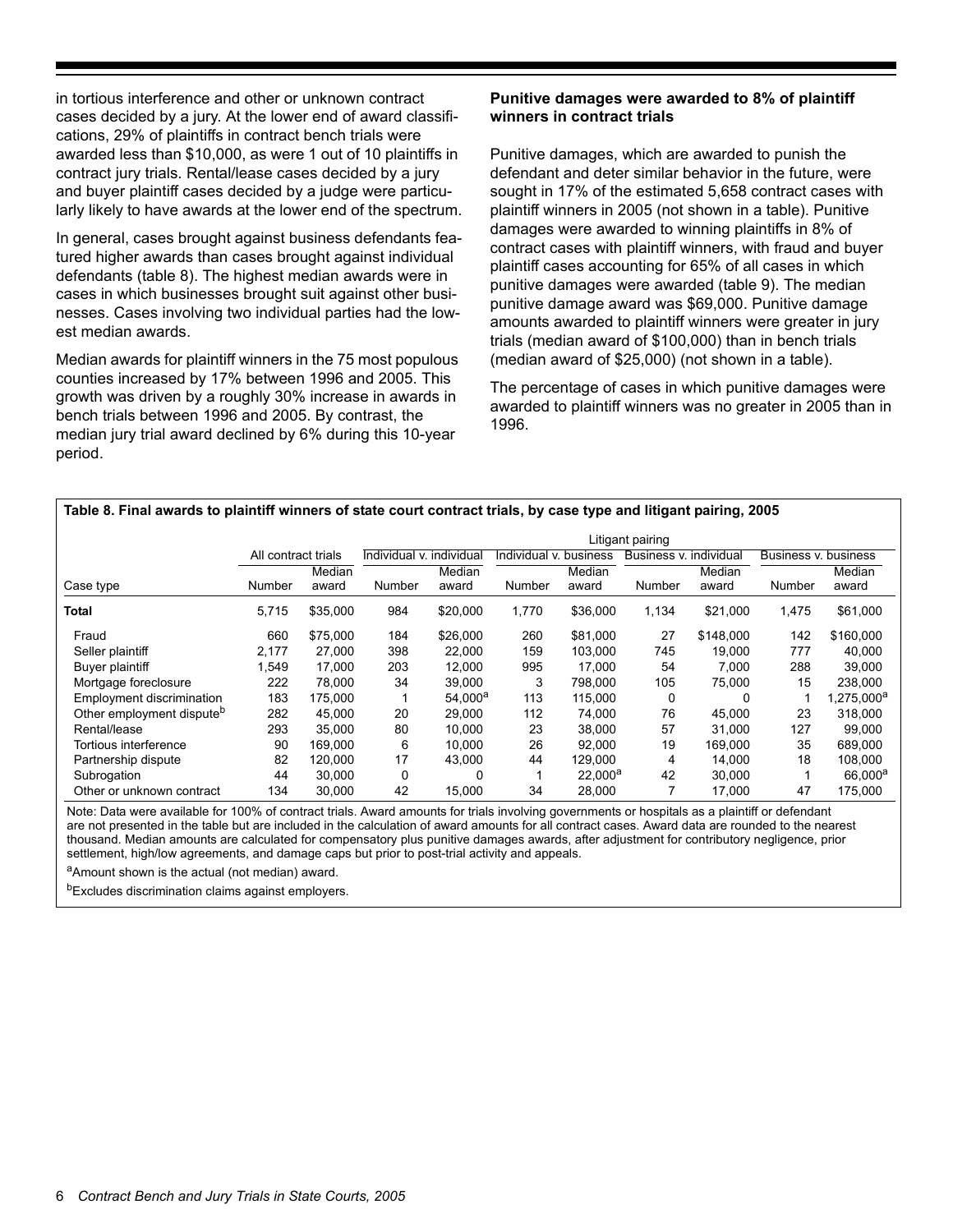#### **Punitive damage awards were greater than compensatory damages in 62% of the cases in which punitive damages were awarded**

In a series of cases since 1996, the United States Supreme Court has examined what comprises a constitutionally acceptable ratio between plaintiff punitive and compensatory damage amounts. In 2003, the Supreme Court ruled that "few awards exceeding a single-digit ration between punitive and compensatory damages ... will satisfy due process."2

Among the 446 contract cases in 2005 in which punitive damages were awarded, the median ratio between punitive and compensatory damages was 1.45. That is, the median punitive damage award was 45% greater than the compensatory damage award (not shown in a table). In 62% of cases where punitive and compensatory damages were awarded, punitive damages were greater than compensatory damages; in about a third (36%), punitive damages were at least 4 times greater than compensatory damages (table 9).

<sup>2</sup>State Farm Automobile Insurance Company v. Campbell (123 S.Ct. 1513, April 7, 2003).

#### **Jury trials lasted longer than bench trials**

In 2005 the median length of jury trials for contract cases was 3 days; the median length of bench trials was 1 day (not shown in a table). The median overall case processing time—from the filing of the case until final disposition—was about 23 months for jury trials and 17 months for bench trials. Case processing time has not changed much among the 75 most populous counties from 1996 to 2005, although case processing time did increase by 11% in contract bench trials.

#### **Motions for new trials were the most common form of post-trial relief sought among parties that did not prevail at trial**

After a verdict or judgment is rendered, litigants generally have a right to petition the court for post-trial relief. Common forms of post-trial relief include petitions to set aside the verdict or judgment in favor of a new trial, modify the award amounts, or overrule the jury's decision through a judgment notwithstanding the verdict (JNOV).

### **Table 9. Award amounts for plaintiffs awarded punitive damages in state court contract trials, by case type, 2005**

|                                       |                  |                | Percent of trials with punitive damage awards— |                         |                         |                                  |                                  |
|---------------------------------------|------------------|----------------|------------------------------------------------|-------------------------|-------------------------|----------------------------------|----------------------------------|
|                                       |                  |                | Median damage awards                           |                         | Greater than            | At least 2 times<br>greater than | At least 4 times<br>greater than |
| Case type                             | Number of trials | Total<br>award | Punitive<br>damages                            | Compensatory<br>damages | compensatory<br>damages | compensatory<br>damages          | compensatory<br>damages          |
| <b>Total</b>                          | 446              | \$128,000      | \$69,000                                       | \$34,000                | 61.6%                   | 48.1%                            | 36.2%                            |
| Fraud                                 | 151              | \$193,000      | \$100,000                                      | \$25,000                | 50.6%                   | 46.8%                            | 42.9%                            |
| Seller plaintiff                      | 14               | 211.000        | 86,000                                         | 73.000                  | 38.5                    | 23.8                             | 9.2                              |
| Buyer plaintiff                       | 138              | 101.000        | 53,000                                         | 34.000                  | 63.9                    | 43.7                             | 22.1                             |
| Employment-discrimination             | 10               | 977.000        | 115,000                                        | 363,000                 | 39.8                    | 12.0                             | 12.0                             |
| Other employment dispute <sup>a</sup> | 86               | 45.000         | 10.000                                         | 0                       | 73.7                    | $65.4^{\circ}$                   | 60.7 <sup>c</sup>                |
| Rental/lease agreement                | 6                | 101.000        | 90.000                                         | 10.000                  | 100.0                   | 78.3                             | 78.3                             |
| Tortious interference                 | 18               | 9.048.000      | 6,888,000                                      | 2,263,000               | 59.5                    | 59.5                             | 5.7                              |
| Partnership dispute                   | 3                | 275.000        | 147.000                                        | 232,000                 | 66.7                    | 66.7                             | 33.3                             |
| Subrogation                           |                  | $22,000^{b}$   | 13.000 <sup>b</sup>                            | 9.000 <sup>b</sup>      | 100.0                   | 0.0                              | 0.0                              |
| Other or unknown contract             | 20               | 42.300.000     | 28.200.000                                     | 14.100.000              | 93.6                    | 30.0                             | 24.9                             |

Note: Data for final award amounts were available for 100% of the plaintiff winner trials in which punitive damages were awarded. Punitive and compensatory damage data will not sum to total because costs, fees, and interest have been excluded. Award amounts have been rounded to the nearest thousand. Compensatory and total award damages do not include post-trial activities or appeals. Total award damage amounts include adjustments for contributory negligence, damage caps, high/low agreements, and prior settlements. Compensatory amounts are adjusted to reflect award amounts after any counterclaim damage awards have been subtracted. There were no cases in which punitive damages were awarded in mortgage foreclosure cases.

aExcludes discrimination claims against employers.

<sup>b</sup>Amount shown is the actual (not median) award.

<sup>c</sup>No compensatory damage award was granted in 50 of the 86 employment/other trials (although punitive damages were awarded). These 50 trials were counted as having punitive damages multiple times greater than compensatory damages for purposes of calculating the percentage of other employment cases (not related to discrimination) in which punitive damages are at least 2 times and 4 times greater than compensatory damages.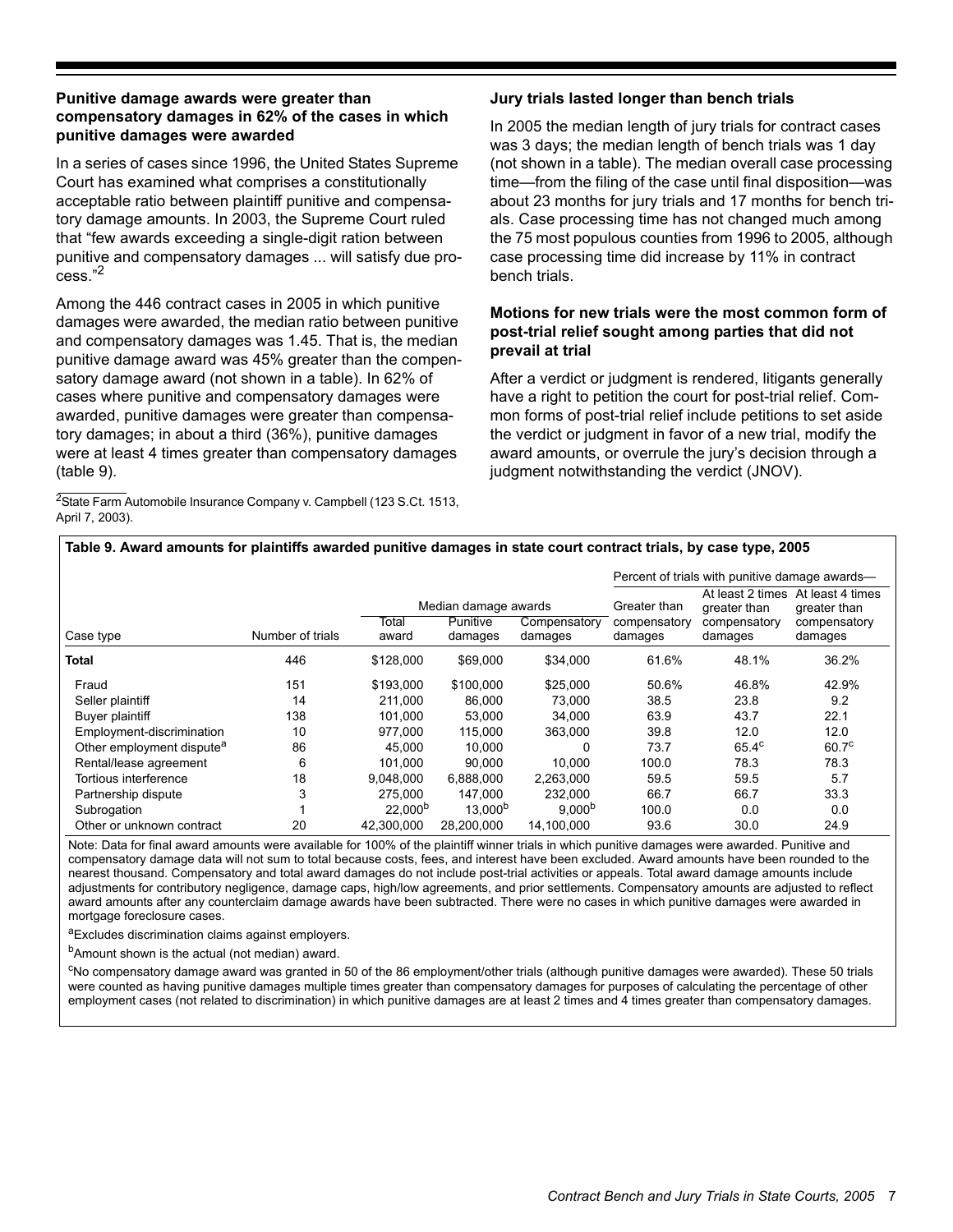In 2005 the plaintiff or defendant sought post-trial relief in approximately a quarter (26%) of all cases (not shown in a table). In cases with plaintiff winners, defendants filed motions for at least one form of post-trial relief in 23% of cases; plaintiffs filed in 10% of cases (table 10). In cases with defendant winners, the plaintiff sought post-trial relief in 20% of cases, and defendants sought relief in 5% of cases.

A new trial was the most common form of post-trial relief sought among losing parties. Defendants sought new trials in 55% of cases in which the plaintiff won and the defendant sought some form of post-trial relief. Plaintiffs sought new trials in 65% of cases in which the defendant won and the plaintiff sought some form of post-trial relief. In half of cases where plaintiffs prevailed, they filed motions seeking to increase the award amount. In a quarter of cases where plaintiffs prevailed, defendants filed motions to decrease the award amount.

#### **Winning parties were granted post-trial relief in a higher percentage of trials than were losing parties**

Plaintiffs were granted some form of post-trial relief in 45% of the cases in which they prevailed at trial and also sought post-trial relief (table 11).<sup>3</sup>

Defendants were granted relief in 60% of cases in which defendants prevailed at trial and sought relief. Parties that did not prevail at trial were granted post-trial relief in a smaller percentage of those cases in which they sought relief.

<sup>3</sup>Parties may seek more than one type of post-trial relief. Litigants who were granted any form of relief in a case were not necessarily granted all forms of relief that they sought.

#### **Table 10. Post-verdict relief sought by plaintiffs or defendants in state court contract trials, by winners, 2005**

|                                      |                   | Contract trials in which post-verdict |                          |           | Percent of trials in which litigants sought post-verdict relief <sup>d</sup> |                    |                           |  |
|--------------------------------------|-------------------|---------------------------------------|--------------------------|-----------|------------------------------------------------------------------------------|--------------------|---------------------------|--|
|                                      | relief was sought |                                       |                          |           |                                                                              | Award modification |                           |  |
| Post-verdict relief sought by-       | Number            | Percent of all trials                 | <b>JNOV</b> <sup>b</sup> | New trial | Increase                                                                     | Decrease           | Other relief <sup>c</sup> |  |
| Trials in which plaintiffs prevailed |                   |                                       |                          |           |                                                                              |                    |                           |  |
| <b>Plaintiffs</b>                    | 591               | 10.0%                                 | $9.4\%$                  | 17.1%     | 50.0%                                                                        | 0.7%               | 41.0%                     |  |
| Defendants                           | 1.341             | 22.6                                  | 42.3                     | 54.7      | 0.6                                                                          | 24.5               | 25.5                      |  |
| Trials in which defendants prevailed |                   |                                       |                          |           |                                                                              |                    |                           |  |
| <b>Plaintiffs</b>                    | 582               | 19.9%                                 | 39.7%                    | 64.9%     | 13.2%                                                                        | 2.7%               | 15.7%                     |  |
| Defendants                           | 152               | 5.2                                   | 7.8                      | 12.5      | 14.1                                                                         | 9.7                | 66.1                      |  |

Note: Post-verdict motions filed by plaintiffs or defendants include motions for judgments notwithstanding the verdict (jury trials only), new trials, award modifications, and other forms of relief. Data for post-verdict relief sought were available for 100% of contract trials.

aThe type of post-verdict relief sought will not sum to 100% because the post-verdict relief categories are not mutually exclusive.

bJudgment notwithstanding the verdict. JNOV relief can be sought in jury trials only. Jury trials constituted 64.0% of the 591 cases in which the plaintiff prevailed and the plaintiff sought relief, 60.3% of the 1,341 cases in which the plaintiff prevailed and the defendant sought relief, 63.7% of the 582 cases in which the defendant prevailed and the plaintiff sought relief, and 70.7% of the 152 cases in which the defendant prevailed and the defendant sought relief.

<sup>c</sup>Other forms of relief include motions to correct errors that occurred in the trial, to modify court costs and fees or tax court costs, or to amend judicial decisions in bench trials.

#### **Table 11. Post-verdict relief granted to plaintiffs or defendants in state court contract trials, by winners, 2005**

|                                      |           | Percent of trials in<br>which any relief was | received— <sup>a</sup>  |           | When litigants sought and were granted relief<br>percent of contract trials in which litigants |                    |                           |
|--------------------------------------|-----------|----------------------------------------------|-------------------------|-----------|------------------------------------------------------------------------------------------------|--------------------|---------------------------|
|                                      | Number    | sought and any relief                        |                         |           |                                                                                                | Award modification |                           |
|                                      | of trials | was granted <sup>b</sup>                     | <b>JNOV<sup>c</sup></b> | New trial | Increase                                                                                       | Decrease           | Other relief <sup>a</sup> |
| Trials in which plaintiffs prevailed |           |                                              |                         |           |                                                                                                |                    |                           |
| <b>Plaintiffs</b>                    | 265       | 44.8%                                        | 1.4%                    | 4.8%      | 34.5%                                                                                          | 0.5%               | 72.8%                     |
| Defendants                           | 206       | 15.4                                         | 22.1                    | 0.0       | 0.0                                                                                            | 37.8               | 37.0                      |
| Trials in which defendants prevailed |           |                                              |                         |           |                                                                                                |                    |                           |
| <b>Plaintiffs</b>                    | 104       | 17.9%                                        | 25.8%                   | 5.7%      | 46.6%                                                                                          | 4.3%               | 24.3%                     |
| Defendants                           | 90        | 59.5                                         | 4.3                     | 0.0       | 9.7                                                                                            | 0.0                | 88.3                      |

Note: Post-verdict motions filed by plaintiffs or defendants include motions for judgments notwithstanding the verdict (jury trials only), new trials, award modifications, and other relief.

 $a$ The type of post-verdict relief granted will not sum to 100% because the post-verdict relief categories are not mutually exclusive.

<sup>b</sup>Data on the granting of post-verdict relief were available for 100% of trials.

<sup>c</sup>Judgment notwithstanding the verdict. A JNOV may be granted in a jury trial only.

<sup>d</sup>Other forms of relief include motions to correct errors that occurred in the trial, to modify court costs and fees or tax court costs, or to amend judicial decisions in bench trials.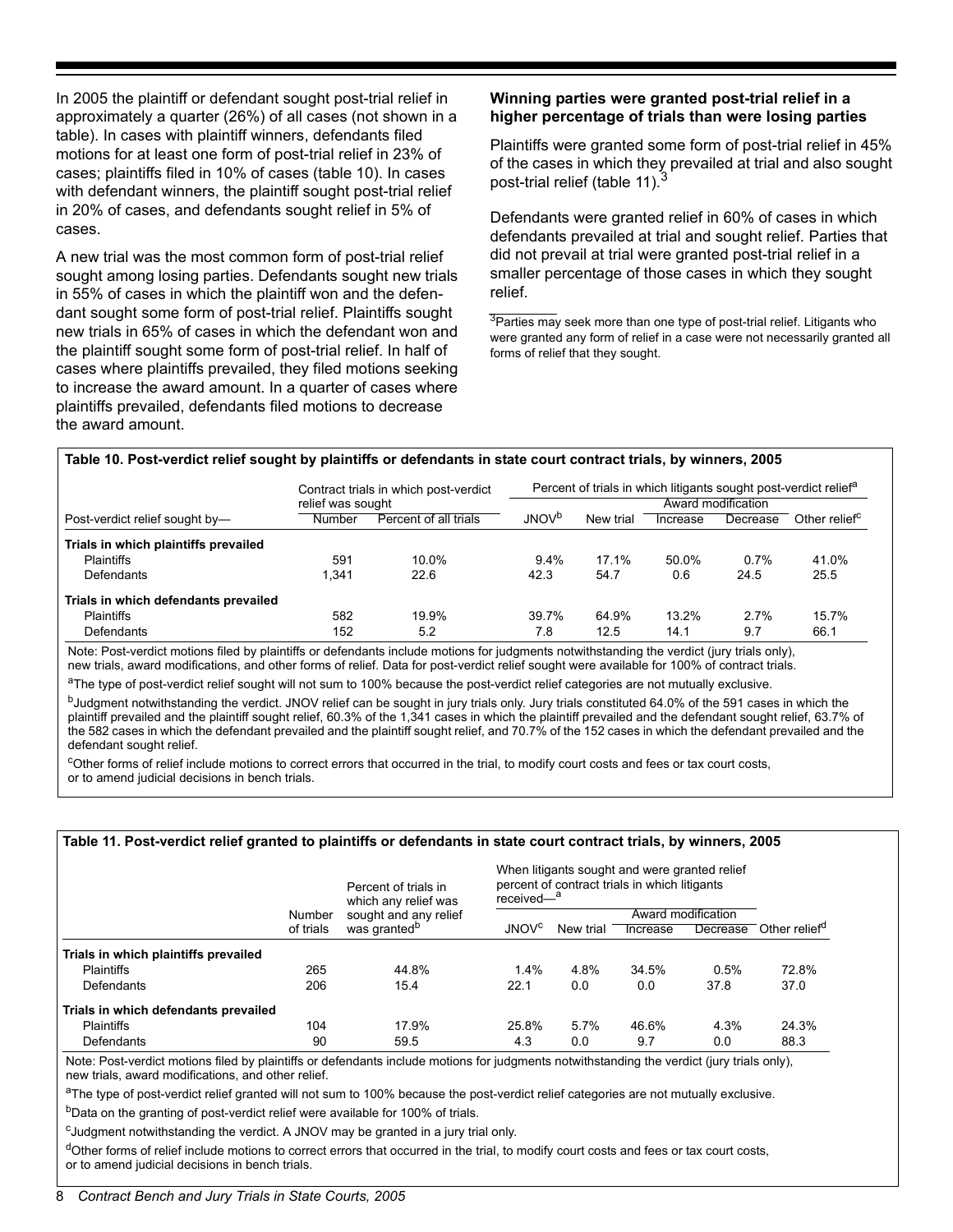#### **Litigants filed notices of appeal in nearly 1 out of 4 contract trials**

A notice of appeal is a document litigants are required to file with the trial court in order to petition an appellate court to overturn or modify the trial court's verdict or judgment. Plaintiffs or defendants filed notices of appeal in 22% of contract trials concluded in 2005 (not shown in a table).

Both plaintiffs and defendants filed notices of appeal in about 1 out of 5 contract trials in which they did not prevail (table 12). Defendants were most likely to file notices of appeal when they did not prevail in a partnership dispute or employment dispute not related to discrimination. Plaintiffs were most likely to file notices of appeal in tortious interference and other contract cases with defendant winners.

|                                       |               | Contract trials with plaintiff winners |                            |        | Contract trials with defendant winners |           |
|---------------------------------------|---------------|----------------------------------------|----------------------------|--------|----------------------------------------|-----------|
|                                       |               |                                        | Percent of trials appealed |        | Percent of trials appealed             |           |
|                                       |               | $by-$                                  |                            |        | $by-$                                  |           |
| Case type                             | <b>Number</b> | Plaintiff                              | Defendant                  | Number | Plaintiff                              | Defendant |
| Total <sup>a</sup>                    | 5,932         | 5.3%                                   | 18.2%                      | 2,918  | 21.5%                                  | 2.6%      |
| Fraud                                 | 668           | 3.4%                                   | 21.6%                      | 442    | 24.1%                                  | 4.2%      |
| Seller plaintiff                      | 2,194         | 3.1                                    | 15.5                       | 685    | 20.3                                   | 1.0       |
| Buyer plaintiff                       | 1,655         | 7.9                                    | 13.9                       | 899    | 17.3                                   | 4.6       |
| Mortgage foreclosure                  | 223           | 0.9                                    | 8.5                        | 26     | 15.2                                   | 0.0       |
| Employment discrimination             | 190           | 5.9                                    | 26.2                       | 129    | 21.6                                   | 0.0       |
| Other employment dispute <sup>b</sup> | 303           | 11.9                                   | 46.5                       | 255    | 22.9                                   | 0.9       |
| Rental/lease                          | 342           | 5.1                                    | 20.2                       | 263    | 28.9                                   | 2.0       |
| Tortious interference                 | 93            | 14.3                                   | 28.9                       | 58     | 39.8                                   | 1.7       |
| Partnership dispute                   | 84            | 7.1                                    | 56.0                       | 35     | 5.7                                    | 0.0       |
| Subrogation                           | 44            | 0.0                                    | 0.0                        | 37     | 3.4                                    | 0.0       |
| Other or unknown contract             | 137           | 5.8                                    | 10.4                       | 89     | 39.2                                   | 0.0       |

Note: Contract trial appeals data were available for 99.5% of contract trials where the plaintiff prevailed and 100% of contract trials where the plaintiff did not prevail.

alncludes bench and jury trials, trials with a directed verdict or judgment notwithstanding the verdict, and jury trials for defaulted defendants.

**bExcludes discrimination claims against employers.** 

#### **In 11 jurisdictions, 99% of contract cases were disposed without trial**

Eleven of the surveyed jurisdictions were able to provide full information on all types of trial and nontrial contract dispositions in 2005. These 11 sites provided trial and non-trial information on 40,932 contract dispositions (figure 2).

Among the 11 jurisdictions that could provide complete information, the rate of cases disposed through trial was approximately 1%. Nearly half of contract cases were settled or withdrawn prior to trial.

The 11 jurisdictions able to provide complete information include the following: Orange and Santa Clara Counties and Santa Barbara, California; Fairfield and Hartford Counties and Middlesex, Connecticut; Orange Circuit Court, Indiana; Philadelphia County and Pike, Pennsylvania; and King County and Grant, Washington.

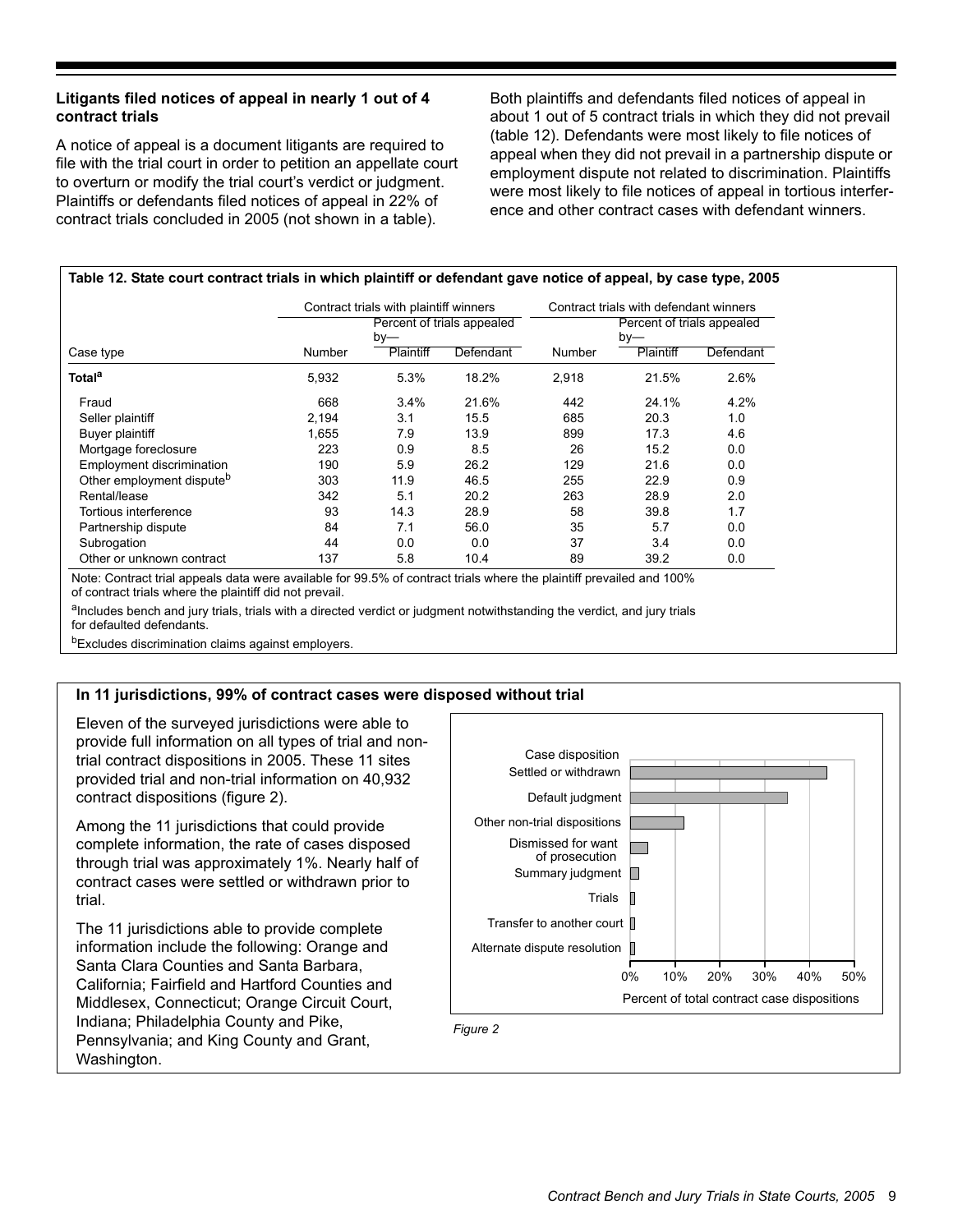#### **Methodology**

#### *Sample*

The sample design for the 2005 Civil Justice Survey of State Courts (CJSSC) differed somewhat from that used in previous BJS civil trial studies. Previous studies were designed so that inferences could be made about general civil trials litigated in the nation's 75 most populous counties. The 2005 study maintained the 75 most populous counties design in order to examine trends in civil trial litigation. This sample is a stratified sample with 46 of the 75 most populous counties selected.

Unlike previous studies, the 2005 CJSSC also included a second sample of non-metropolitan counties, from which to estimate civil trial litigation in counties other than the 75 most populous counties. This sample was constructed first by forming 2,518 primary sampling units (PSUs) from the 3,066 counties that are not among the nation's 75 most populous. The 2,518 PSUs were divided into 50 strata according to census region, levels of urbanization, and population size (based on the square root of the estimated 2004 population in each of the PSUs).

From the 50 strata, 100 PSUs containing 110 counties were selected. Therefore, a total of 156 counties—46 representing the nation's 75 most populous and 110 representing the remainder of the nation—were used for the sample.

The second stage of the sample design involved generating a list of cases to include in the data set. Participating jurisdictions were asked to identify cases that had been disposed of by jury or bench trial between January 1, 2005, and December 31, 2005. Trial cases were to meet the definitional criteria for jury and bench trials developed by the National Center for State Courts: A jury trial is presided over by a judge as a case is presented to a lawfully selected group of laypersons who issue a verdict for the plaintiffs or defendants. Unless otherwise noted, "jury trial" includes jury trials with a directed verdict or judgment notwithstanding the verdict (JNOV) and jury trials for defaulted defendants. A bench trial is not heard by a jury and culminates in a judge's verdict for plaintiffs or defendants.

For the sample of civil trials occurring in the nation's 75 most populous counties, data on 1,027 contract jury and 1,403 contract bench trials met the study criteria. When these trials were weighted to the nation's 75 most populous counties, they represent 3,473 general contract bench and jury trials.

For the sample of civil trials occurring outside the nation's 75 most populous counties, data on 123 contract jury trials and 256 contract bench trials met the study criteria. When these trials were weighted, they represent 5,443 contract bench and jury trials disposed of in counties outside the nation's 75 most populous counties.

For additional details about the sample design and procedures used to determine cases to include in the data set,

see *Civil Bench and Jury Trials in State Courts, 2005* (NCJ 223851) at <http://www.ojp.usdoj.gov/bjs/civil.htm>

#### *Sampling error*

Since the data in this report come from a sample of civil bench and jury trials rather than the entire population of civil bench and jury trials, a sampling error (standard error) is associated with each reported number. In general, if the difference between two numbers is greater than twice the standard error for that difference, there is confidence that for 95 out of 100 samples a real difference exists and that the apparent difference is not the result of measurement error associated with using the sample rather than the entire population of cases. All differences discussed in the text of this report are statistically significant at or above the 95% confidence level.

#### *Definitions of case types*

In general, contract cases address allegations of breaches of contract. Following are definitions of terms used to describe the specific types of contract cases.

*Buyer plaintiff*—buyer claims no delivery or delivery of incomplete, incorrect, or poor quality goods or services.

*Employment discrimination*—firing, failure to promote, or failure to hire due to age, race, gender, or religion.

*Fraud*—claim of negligent or intentional misrepresentation of the nature of a person, product, or service within a legal contract.

*Mortgage foreclosure*—forced sale of commercial or residential real property due to failure to pay mortgage debt.

*Other contract claim*—any contractual dispute other than the case categories used in this study, such as stockholder claims.

*Other employment disputes*—any dispute between employer and employee not based on an allegation of discrimination.

*Partnership dispute*—dispute over a business not organized as a corporation but owned by two or more persons.

*Rental/lease agreement*—a dispute between a landlord and a tenant over the terms of a lease or rental property.

*Seller plaintiff*—any debt collection for delivery of goods or services, including lenders seeking payment of money owed by a buyer or borrowers.

*Subrogation*—a dispute arising from a contract provision giving one party (typically the insurer) the right to act on behalf of another party (typically the insured) in legal actions related to the subject of the contract.

*Tortious interference*—dispute alleging a defendant's intentional procuring of breach of a commercial or contractual relationship and damages.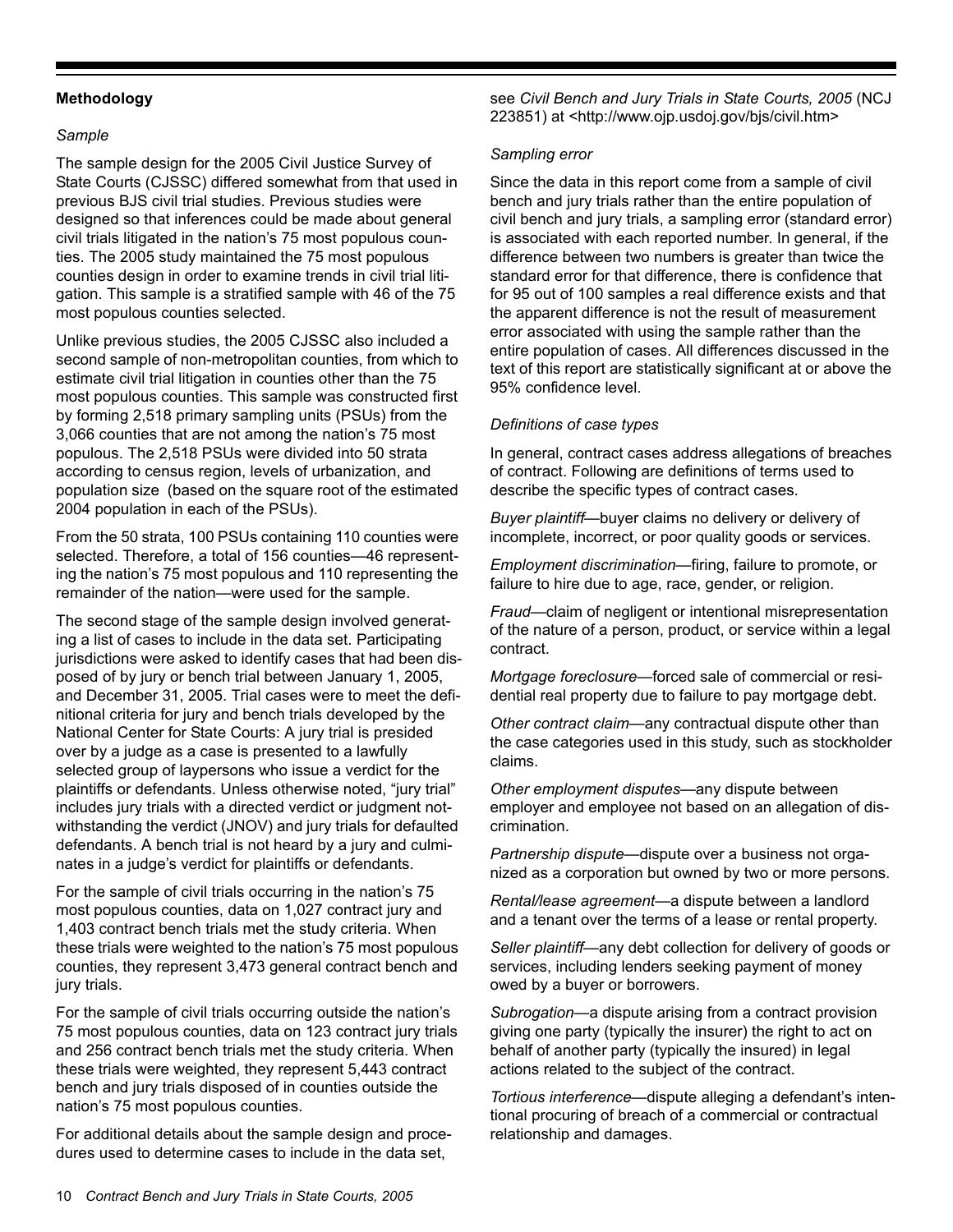### **For electronic versions of this report, visit the BJS website BJS**

*http://www.ojp.usdoj.gov/bjs*

To order paper copies of this or other BJS reports —

- Visit *http://www.ncjrs.gov/app/publications/bjspubs.aspx*
- Call 1-800-851-3420

Download datasets and documentation from the National Archive of Criminal Justice Data —

*http://www.icpsr.umich.edu/NACJD/index.html*

# **Keep current on criminal justice issues**

**Get notices and newsletters:** 

# **JUSTSTATS**

E-mail notifications of new statistical materials from BJS, the FBI, and the Office of Juvenile Justice and Delinquency Prevention.

To subscribe, see http://www.ojp.usdoj.gov/bjs/juststats.htm

# **JUSTINFO**

A biweekly electronic newsletter from the National Criminal Justice Reference Service (NCJRS) with news from BJS, NCJRS, and the other agencies in the Office of Justice Programs.

To subscribe, see http://www.ncjrs.gov/subreg.html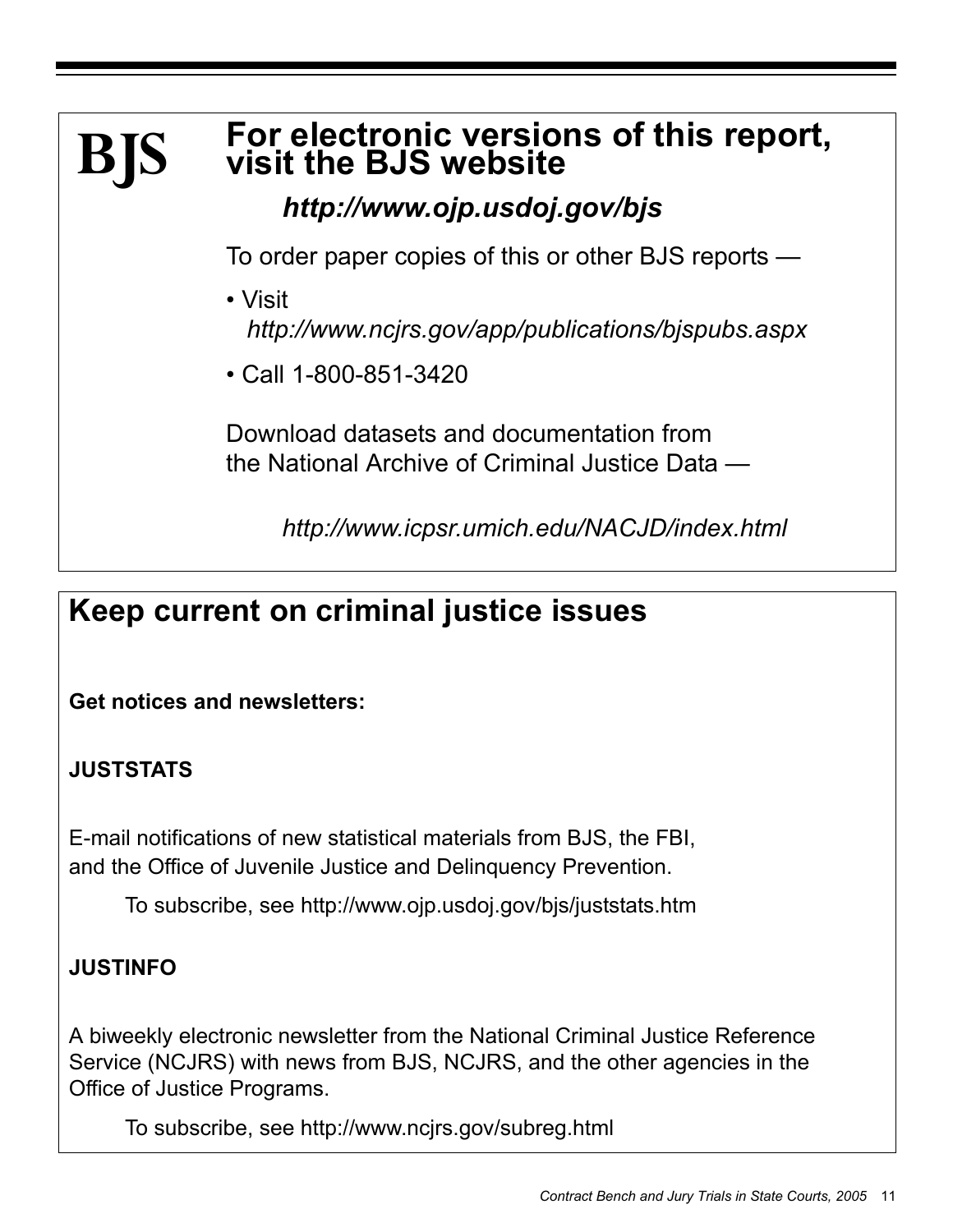**U.S. Department of Justice** Office of Justice Programs Bureau of Justice Statistics

Washington, DC 20531

Official Business Penalty for Private Use \$300



This report in portable document format (includes 5 appendix tables) and in ASCII and its related statistical data are available at the BJS World Wide Web Internet site: <http://www. ojp.usdoj.gov/bjs/abstract/cbajtsc05.htm>

#### **Office of Justice Programs**

*Innovation • Partnerships • Safer Neighborhoods* http://www.ojp.usdoj.gov

The Bureau of Justice Statistics is the statistical agency of the U.S. Department of Justice. Michael D. Sinclair is Acting Director.

BJS Bulletins present the first release of findings from permanent data collection programs.

This Bulletin was written by Donald J. Farole, Jr., Ph.D., BJS statistician. The report was verified by Sean Rosenmerkel. Catherine Bird and Jill Duncan edited the report. Tina Dorsey produced the report. Jayne Robinson prepared the report for final printing.

September 2009, NCJ 225634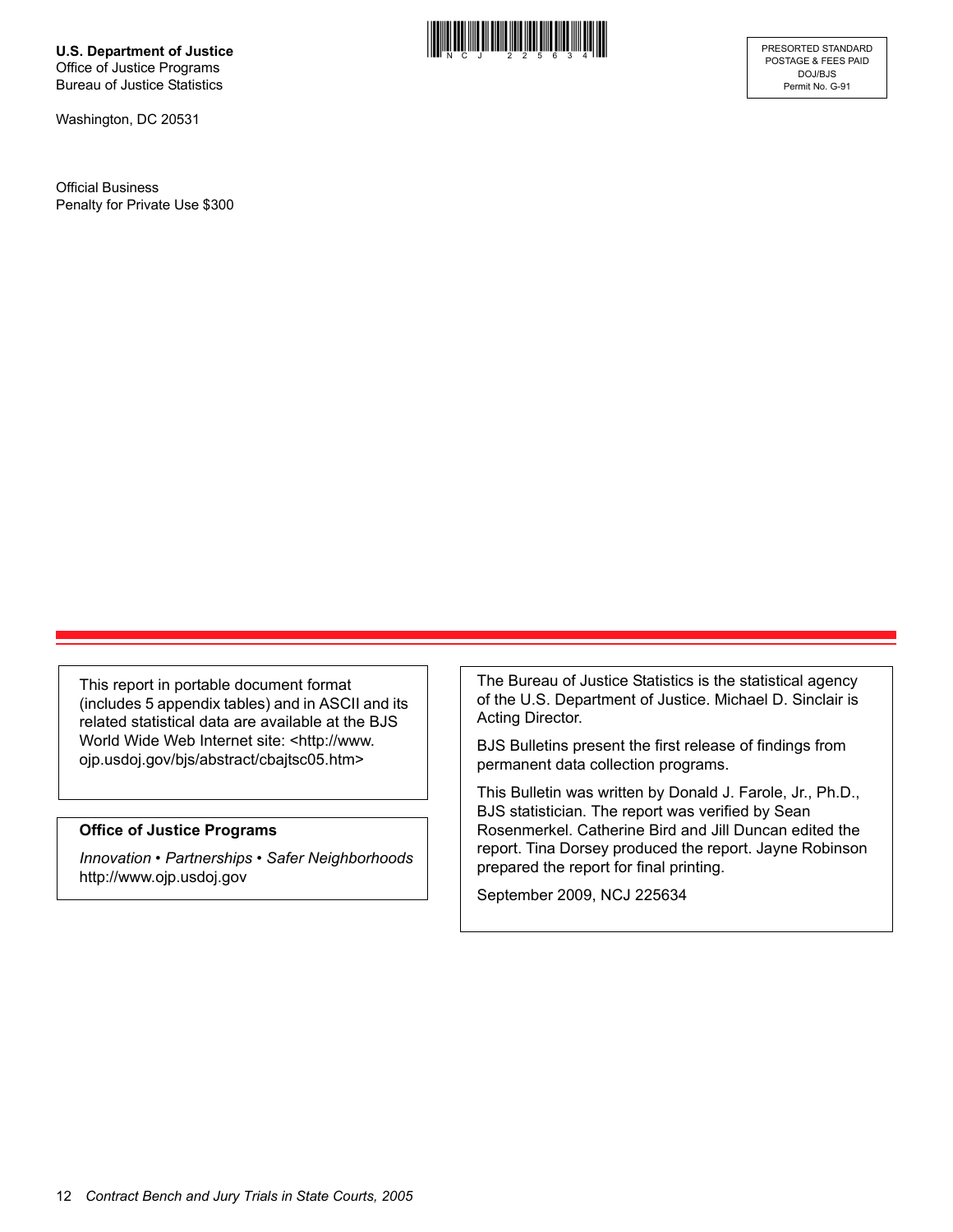|                                               |           | One standard<br>error |           | 95%-confidence interval |  |
|-----------------------------------------------|-----------|-----------------------|-----------|-------------------------|--|
|                                               | Estimate  |                       | Lower     | Upper                   |  |
| Estimated number of contract trials           | 8,917     | 648                   | 7,628     | 10,207                  |  |
| Seller plaintiff                              | 2,883     | 281                   | 2,323     | 3,442                   |  |
| Buyer plaintiff                               | 2,591     | 311                   | 1,972     | 3,211                   |  |
| Fraud                                         | 1,114     | 91                    | 933       | 1,295                   |  |
| Rental/lease                                  | 605       | 160                   | 287       | 924                     |  |
| Other employment dispute*                     | 558       | 75                    | 409       | 707                     |  |
| <b>Employment discrimination</b>              | 319       | 60                    | 199       | 439                     |  |
| Mortgage foreclosure                          | 249       | 115                   | 21        | 477                     |  |
| Other or unknown contract                     | 245       | 52                    | 142       | 349                     |  |
| Tortious interference                         | 152       | 27                    | 98        | 207                     |  |
| Partnership dispute                           | 119       | 31                    | 57        | 182                     |  |
| Subrogation                                   | 82        | 40                    | 2         | 161                     |  |
| Percent decided by-                           |           |                       |           |                         |  |
| Jury trial                                    | 36.0%     | 2.5%                  | 31.0%     | 41.1%                   |  |
| Bench trial                                   | 64.0      | 2.5                   | 58.9      | 69.0                    |  |
| Percent of contract trials with               |           |                       |           |                         |  |
| a plaintiff winner                            | 65.6%     | 1.7%                  | 62.3%     | 69.0%                   |  |
| Median award to plaintiff winners             |           |                       |           |                         |  |
| Final                                         | \$35,177  | \$3,739               | \$27,919  | \$42,808                |  |
| Punitive                                      | 68,104    | 42,146                | 25,052    | 192,863                 |  |
| Mean award to plaintiff winners               |           |                       |           |                         |  |
| Final                                         | \$451,248 | \$126,918             | \$198,572 | \$703,923               |  |
| Punitive                                      | 2,009,691 | 985,604               | 47,504    | 3,971,877               |  |
| Median months from filing<br>to final verdict |           |                       |           |                         |  |
| Jury trial                                    | 23.1      | 1.2                   | 20.5      | 25.1                    |  |
| Bench trial                                   | 17.2      | 0.8                   | 15.7      | 18.8                    |  |

**Excludes discrimination claims against employers.**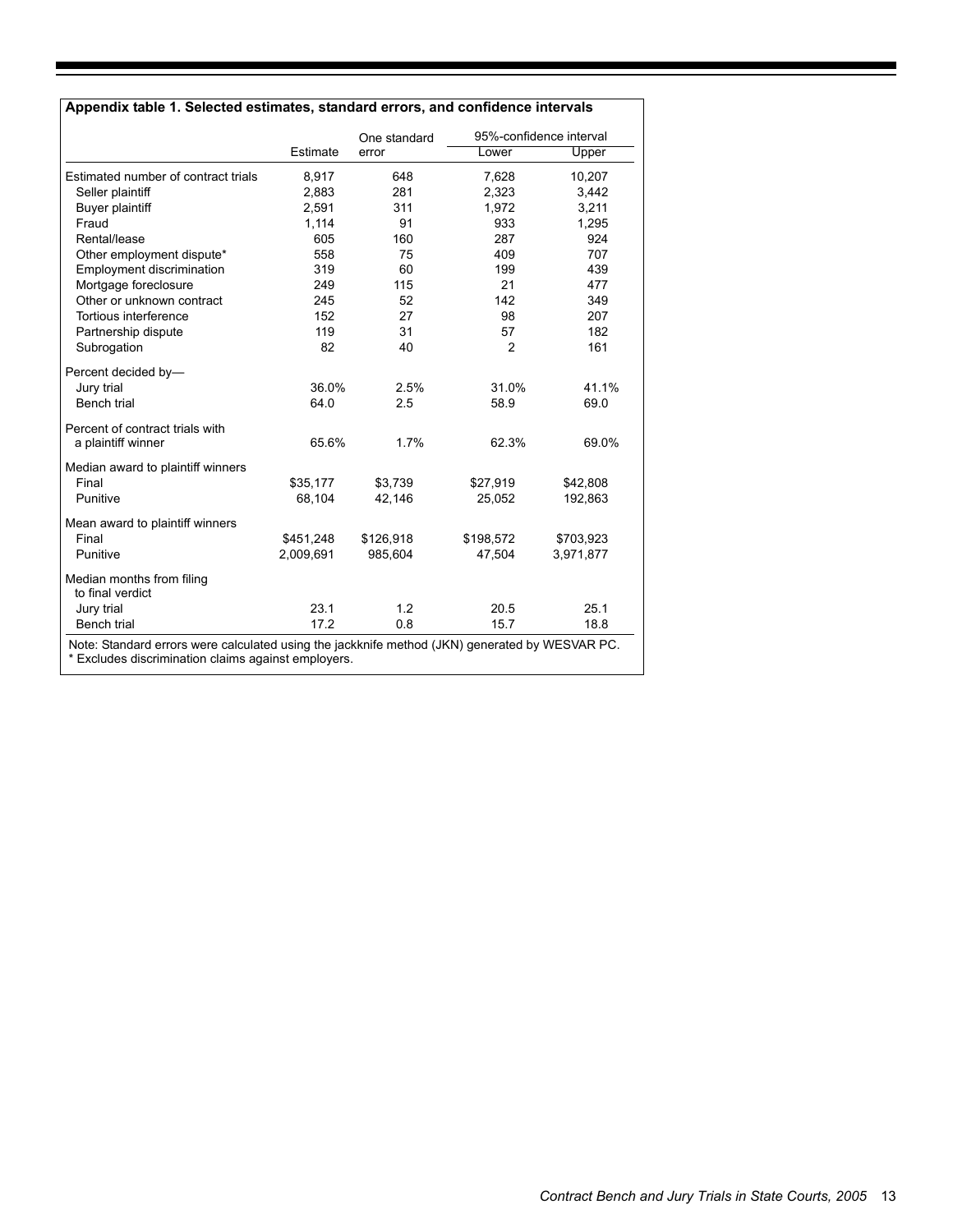#### **Appendix table 2. Percentage of plaintiff winners, by sampled county, 2005**

|                                                                            | All contract trials |                   |  |
|----------------------------------------------------------------------------|---------------------|-------------------|--|
|                                                                            |                     | Percent plaintiff |  |
| County                                                                     | Number              | winners           |  |
| Sample of 75 most populous counties                                        |                     |                   |  |
| Fairfield, CT                                                              | 32                  | 87.5%             |  |
| El Paso, TX                                                                | 40                  | 85.0              |  |
| Marion, IN                                                                 | 48                  | 79.2              |  |
| Fulton, GA                                                                 | 55                  | 78.2              |  |
| Cook, IL                                                                   | 181                 | 76.2              |  |
| San Bernardino, CA                                                         | 24                  | 75.0              |  |
| Fairfax, VA                                                                | 176                 | 73.9              |  |
| Dade, FL                                                                   | 48                  | 72.9              |  |
| Allegheny, PA                                                              | 122                 | 72.1              |  |
| Hennepin, MN                                                               | 57                  | 71.9              |  |
| King, WA                                                                   | 79                  | 70.9              |  |
| Mecklenburg, NC                                                            | 40                  | 70.0              |  |
| Franklin, OH                                                               | 132                 | 69.7              |  |
| Wayne, MI                                                                  | 68                  | 69.1              |  |
| Philadelphia, PA                                                           | 70                  | 68.6              |  |
|                                                                            |                     |                   |  |
| Fresno, CA                                                                 | 60                  | 66.7              |  |
| Honolulu, HI                                                               | 18                  | 66.7              |  |
| Jefferson, KY                                                              | 93                  | 65.6              |  |
| DuPage, IL                                                                 | 29                  | 65.5<br>64.9      |  |
| Oakland, MI                                                                | 114                 |                   |  |
| Palm Beach, FL                                                             | 107                 | 64.5              |  |
| St. Louis, MO                                                              | 59                  | 64.4              |  |
| Alameda, CA                                                                | 124                 | 62.9              |  |
| Cuyahoga, OH                                                               | 120                 | 61.7              |  |
| Contra Costa, CA                                                           | 26                  | 61.5              |  |
| New York, NY                                                               | 115                 | 60.9              |  |
| Essex, NJ                                                                  | 33                  | 60.6              |  |
| Los Angeles, CA                                                            | 218                 | 59.6              |  |
| San Francisco, CA                                                          | 74                  | 59.5              |  |
| Bexar, TX                                                                  | 24                  | 58.3              |  |
| Middlesex, NJ                                                              | 48                  | 58.3              |  |
| Dallas, TX                                                                 | 77                  | 57.1              |  |
| Orange, CA                                                                 | 186                 | 57.0              |  |
| Maricopa, AZ                                                               | $\sqrt{5}$          | 56.0              |  |
| Harris, TX                                                                 | 226                 | 55.8              |  |
| Milwaukee, WI                                                              | 38                  | 55.3              |  |
| Pima, AZ                                                                   | 40                  | 55.0              |  |
| Ventura, CA                                                                | 95                  | 54.7              |  |
| Bergen, NJ                                                                 | 54                  | 53.7              |  |
| Orange, FL                                                                 | 55                  | 52.7              |  |
|                                                                            |                     |                   |  |
| Essex, MA                                                                  | 19                  | 52.6              |  |
| Middlesex, MA                                                              | 25                  | 52.0              |  |
| Hartford, CT                                                               | 44                  | 50.0              |  |
| Santa Clara, CA                                                            | 40                  | 50.0              |  |
| Suffolk, MA                                                                | 36                  | 50.0              |  |
| Worcester, MA                                                              | 17                  | 47.1              |  |
| Note: Data are presented only for those jurisdictions in the sample of the |                     |                   |  |

nation's 75 largest counties due to small sample sizes in other jurisdictions.

\* Includes bench and jury trials, trials with a directed verdict or judgment notwithstanding the verdict, and jury trials for defaulted defendants.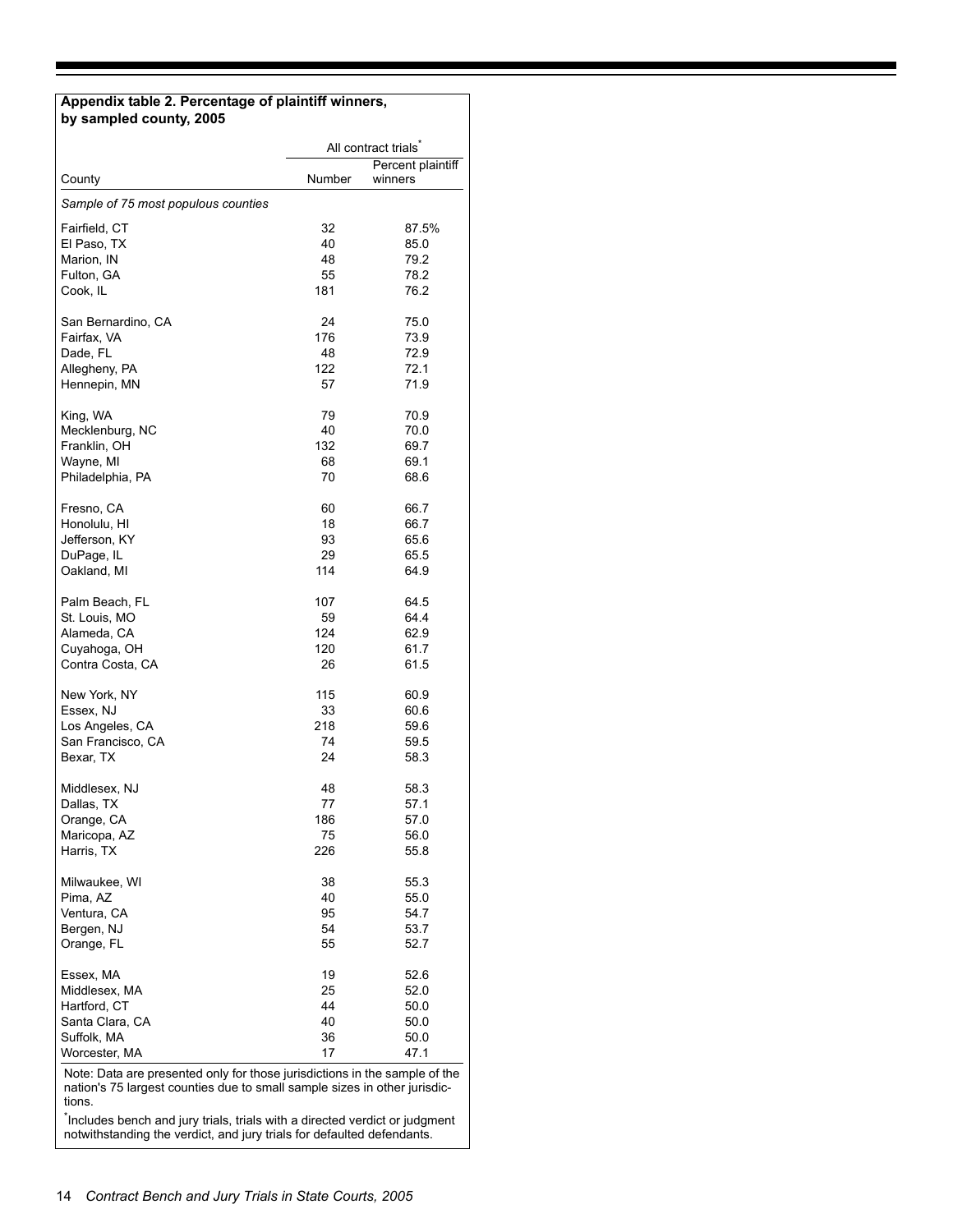#### **Appendix table 3. Final and punitive damage awards for plaintiff winners in state court contract trials, by sampled county, 2005**

|                    | Final amount awarded to plaintiff winners |                                   |                        |                                    | Punitive damages awarded to plaintiff winners |                                         |                        |                                          |
|--------------------|-------------------------------------------|-----------------------------------|------------------------|------------------------------------|-----------------------------------------------|-----------------------------------------|------------------------|------------------------------------------|
| County             | Total number<br>of trials                 | Number of<br>plaintiff<br>winners | Total of all<br>awards | Median final<br>award <sup>a</sup> | Number seek-<br>ing punitive<br>damages       | Number<br>awarded puni-<br>tive damages | Total of all<br>awards | Median final<br>punitive damage<br>award |
| Maricopa, AZ       | 75                                        | 42                                | \$12,750,000           | \$36,000                           | 9                                             | 1                                       | \$1,000,000            | $1,000,000^b$                            |
| Pima, AZ           | 40                                        | 22                                | 5,057,000              | 74,000                             | $\pmb{0}$                                     | 0                                       | 0                      | 0                                        |
| Alameda, CA        | 124                                       | 78                                | 391,418,000            | 66,000                             | 24                                            | 14                                      | 248,188,000            | \$440,000                                |
| Contra Costa, CA   | 26                                        | 16                                | 5,482,000              | 56,000                             | 4                                             | 2                                       | 128,000                | 64000                                    |
| Fresno, CA         | 61                                        | 40                                | 26,884,000             | 67,000                             | $\mathbf 0$                                   | 0                                       | 0                      | 0                                        |
| Los Angeles, CA    | 218                                       | 130                               | 102,251,000            | 124,000                            | 45                                            | 9                                       | 19,189,000             | 750,000                                  |
| Orange, CA         | 187                                       | 106                               | 74,618,000             | 129,000                            | 33                                            | 10                                      | 14,866,000             | 83,000                                   |
| San Bernardino, CA | 24                                        | 18                                | 5,336,000              | 62,000                             | 8                                             | 0                                       | 0                      | 0                                        |
| San Francisco, CA  | 74                                        | 44                                | 37,049,000             | 120,000                            | 20                                            | 6                                       | 10,904,000             | 289,000                                  |
| Santa Clara, CA    | 40                                        | 20                                | 8,530,000              | 159,000                            | 10                                            | 6                                       | 4,617,000              | 500,000                                  |
| Ventura, CA        | 95                                        | 52                                | 13,210,000             | 57,000                             | 9                                             | 6                                       | 5,203,000              | 901,000                                  |
| Fairfield, CT      | 32                                        | 28                                | 4,325,000              | 25,000                             | $\mathbf 0$                                   | 0                                       | 0                      | 0                                        |
| Hartford, CT       | 44                                        | 22                                | 1,219,000              | 41,000                             | 4                                             | 0                                       | 0                      | 0                                        |
| Dade, FL           | 48                                        | 35                                | 12,814,000             | 59,000                             | $\pmb{0}$                                     | 0                                       | 0                      | 0                                        |
| Orange, FL         | 55                                        | 29                                | 8,001,000              | 43,000                             | $\mathbf 0$                                   | 0                                       | 0                      | 0                                        |
| Palm Beach, FL     | 107                                       | 69                                | 30,106,000             | 116,000                            | 0                                             | 0                                       | 0                      | 0                                        |
| Fulton, GA         | 55                                        | 43                                | 12,291,000             | 85,000                             | 26                                            | 6                                       | 630,000                | 109,000                                  |
| Honolulu, HI       | 17                                        | 12                                | 1,036,000              | 43,000                             | 3                                             | 0                                       | 0                      | 0                                        |
| Cook, IL           | 183                                       | 138                               | 27,156,000             | 66,000                             | 6                                             | 2                                       | 3,050,000              | 1,525,000                                |
| DuPage, IL         | 28                                        | 19                                | 1,071,000              | 24,000                             | 8                                             | 4                                       | 203,000                | 69,000                                   |
| Marion, IN         | 48                                        | 38                                | 4,431,000              | 15,000                             | $\mathbf{1}$                                  | 0                                       | 0                      | 0                                        |
| Jefferson, KY      | 101                                       | 61                                | 1,896,000              | 19,000                             | 12                                            | 12                                      | 809,000                | 58,000                                   |
| Essex, MA          | 19                                        | 10                                | 3,446,000              | 163,000                            | $\mathbf{1}$                                  | $\mathbf{1}$                            | 219,000                | 175,000 <sup>b</sup>                     |
| Middlesex, MA      | 26                                        | 13                                | 3,983,000              | 80,000                             | $\pmb{0}$                                     | 0                                       | 0                      | 0                                        |
| Suffolk, MA        | 36                                        | 18                                | 5,217,000              | 110,000                            | $\mathbf{1}$                                  | $\mathbf{1}$                            | 10,000                 | $10,000^{b}$                             |
| Worcester, MA      | 17                                        | 8                                 | 1,040,000              | 71,000                             | 0                                             | 0                                       | 0                      | 0                                        |
| Oakland, MI        | 114                                       | 74                                | 21,659,000             | 59,000                             | $\mathbf 0$                                   | 0                                       | 0                      | 0                                        |
| Wayne, MI          | 68                                        | 47                                | 4,831,000              | 57,000                             | 0                                             | $\mathbf{1}$                            | 80,000                 | 80,000 <sup>b</sup>                      |
| Hennepin, MN       | 57                                        | 41                                | 5,270,000              | 36,000                             | $\overline{\mathbf{c}}$                       | 3                                       | 164,000                | 13,000                                   |
| St. Louis, MO      | 60                                        | 38                                | 11,460,000             | 51,000                             | 11                                            | 9                                       | 4,106,000              | 650,000                                  |
| Mecklenburg, NC    | 40                                        | 28                                | 1,462,000              | 29,000                             | $\overline{\mathbf{c}}$                       | 2                                       | 293,000                | 147,000                                  |
| Bergen, NJ         | 55                                        | 29                                | 1,816,000              | 49,000                             | 3                                             | 0                                       | 0                      | 0                                        |
| Essex, NJ          | 33                                        | 20                                | 1,420,000              | 31,000                             | 0                                             | 0                                       | 0                      | 0                                        |
| Middlesex, NJ      | 49                                        | 28                                | 3,674,000              | 35,000                             | 3                                             | 1                                       | 12,000                 | $12,000^{b}$                             |
| New York, NY       | 116                                       | 70                                | 27,540,000             | 103,000                            | 5                                             | $\pmb{0}$                               | 0                      | 0                                        |
| Cuyahoga, OH       | 120                                       | 74                                | 7,864,000              | 41,000                             | 8                                             | 6                                       | 1,650,000              | 100,000                                  |
| Franklin, OH       | 133                                       | 92                                | 43,651,000             | 22,000                             | 32                                            | 6                                       | 9,000                  | 2,000                                    |
| Allegheny, PA      | 120                                       | 88                                | 3,137,000              | 7,000                              | 1                                             | 4                                       | 35,000                 | 5,000                                    |
| Philadelphia, PA   | 71                                        | 48                                | 5,627,000              | 22,000                             | 11                                            | $\mathbf{1}$                            | 2,000,000              | 2,000,000 <sup>b</sup>                   |
| Bexar, TX          | 24                                        | 14                                | 10,878,000             | 37,000                             | 8                                             | 5                                       | 3,901,000              | 56,000                                   |
| Dallas, TX         | 76                                        | 44                                | 50,399,000             | 52,000                             | 3                                             | 4                                       | 404,000                | 50,000                                   |
| Harris, TX         | 226                                       | 126                               | 58,114,000             | 93,000                             | $\overline{7}$                                | 5                                       | 4,422,000              | 125,000                                  |
| El Paso, TX        | 40                                        | 34                                | 5,112,000              | 48,000                             | 4                                             | $\overline{\mathbf{c}}$                 | 400,000                | 200,000                                  |
| Fairfax, VA        | 176                                       | 130                               | 24,254,000             | 43,000                             | 40                                            | 12                                      | 6,077,000              | 50,000                                   |
| King, WA           | 80                                        | 56                                | 17,674,000             | 63,000                             | $\pmb{0}$                                     | 1                                       | 305,000                | 244,000 <sup>b</sup>                     |
| Milwaukee, WI      | 38                                        | 21                                | 752,000                | 14,000                             | $\mathbf{1}$                                  | $\mathbf{1}$                            | 18,000                 | $18,000^{b}$                             |

Note: Data are presented only for those jurisdictions in the sample of the nation's 75 largest counties due to small sample sizes in other jurisdictions. aMedian final award is calculated prior to adjustments and appeals for plaintiff winners in contract cases awarded compensatory or punitive damages, costs and fees, or interest. Award data rounded to nearest thousand.

bNot a median, but the actual awarded amount.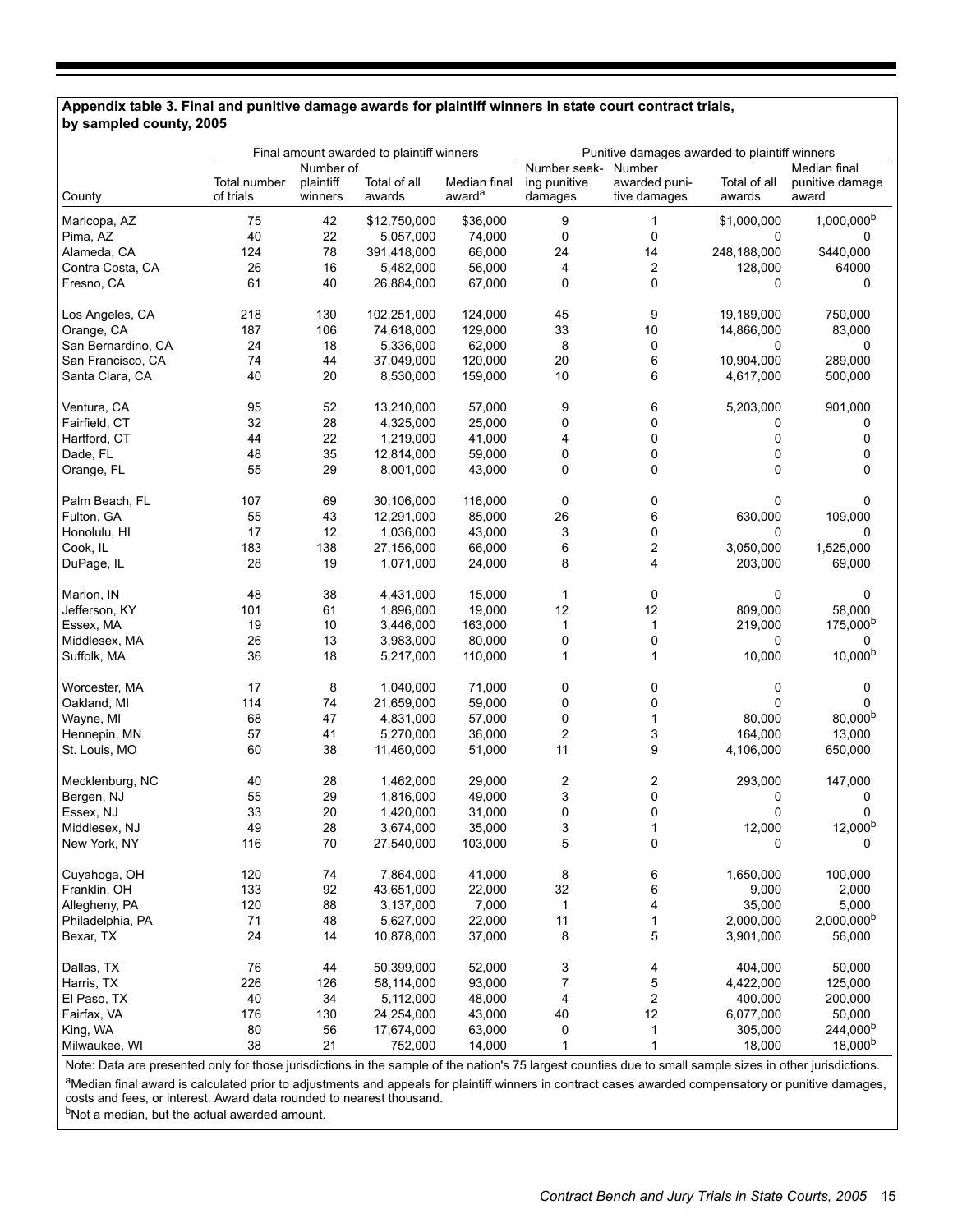#### **Appendix table 4. Post-verdict relief sought in state court contract trials, 2005, by sampled county**

|                                                                                                                                                              | Percent of trials where post-verdict relief is sought by- |                  |              |  |
|--------------------------------------------------------------------------------------------------------------------------------------------------------------|-----------------------------------------------------------|------------------|--------------|--|
| County                                                                                                                                                       | <b>Either litigant</b>                                    | <b>Plaintiff</b> | Defendant    |  |
| Dade, FL                                                                                                                                                     | 58.3%                                                     | 41.7%            | 31.3%        |  |
| Orange, FL                                                                                                                                                   | 58.2                                                      | 30.9             | 41.8         |  |
| St. Louis, MO                                                                                                                                                | 55.9                                                      | 30.5             | 35.6         |  |
| Milwaukee, WI                                                                                                                                                | 50.0                                                      | 36.8             | 36.8         |  |
| Palm Beach, FL                                                                                                                                               | 45.8                                                      | 27.1             | 29.9         |  |
| Bexar, TX                                                                                                                                                    | 45.8                                                      | 12.5             | 37.5         |  |
| Oakland, MI                                                                                                                                                  | 45.6                                                      | 26.3             | 29.8         |  |
| San Bernardino, CA                                                                                                                                           | 41.7                                                      | 8.3              | 33.3         |  |
| Contra Costa, CA                                                                                                                                             | 38.5                                                      | 23.1             | 23.1         |  |
| Middlesex, MA                                                                                                                                                | 38.5                                                      | 23.1             | 19.2         |  |
|                                                                                                                                                              |                                                           |                  |              |  |
| San Francisco, CA                                                                                                                                            | 37.8                                                      | 21.6             | 21.6         |  |
| Jefferson, KY                                                                                                                                                | 37.3                                                      | 28.7             | 19.8         |  |
| Hennepin, MN                                                                                                                                                 | 36.8                                                      | 19.3             | 21.1         |  |
| Worcester, MA                                                                                                                                                | 35.3                                                      | 17.6             | 17.6         |  |
| Allegheny, PA                                                                                                                                                | 35.2                                                      | 19.7             | 21.5         |  |
| Santa Clara, CA                                                                                                                                              | 35.0                                                      | 30.0             | 20.0         |  |
| El Paso, TX                                                                                                                                                  | 35.0                                                      | 15.0             | 20.0         |  |
| Los Angeles, CA                                                                                                                                              | 34.9                                                      | 13.8             | 23.9         |  |
| Dallas, TX                                                                                                                                                   | 34.2                                                      | 13.2             | 24.7         |  |
| Honolulu, HI                                                                                                                                                 | 33.3                                                      | 33.3             | 0.0          |  |
| Harris, TX                                                                                                                                                   | 31.0                                                      | 13.3             | 20.4         |  |
| DuPage, IL                                                                                                                                                   | 31.0                                                      | 20.7             | 20.7         |  |
| Pima, AZ                                                                                                                                                     | 30.0                                                      | 10.0             | 20.0         |  |
| Alameda, CA                                                                                                                                                  |                                                           |                  |              |  |
| Orange, CA                                                                                                                                                   | 29.0<br>28.9                                              | 6.5<br>15.5      | 22.6<br>20.3 |  |
| King, WA                                                                                                                                                     | 26.3                                                      | 17.5             | 16.0         |  |
| Fairfax, VA                                                                                                                                                  | 26.1                                                      | 13.1             | 18.2         |  |
| Fulton, GA                                                                                                                                                   | 25.9                                                      | 0.0              | 25.9         |  |
| Suffolk, MA                                                                                                                                                  | 22.2                                                      | 16.7             | 11.1         |  |
| Wayne, MI                                                                                                                                                    | 22.1                                                      | 8.8              | 16.2         |  |
|                                                                                                                                                              |                                                           |                  |              |  |
| Ventura, CA                                                                                                                                                  | 21.1                                                      | 9.4              | 14.7         |  |
| Essex, MA                                                                                                                                                    | 21.1                                                      | 15.8             | 21.1         |  |
| Mecklenburg, NC                                                                                                                                              | 20.0                                                      | 15.0             | 5.0          |  |
| Fairfield, CT                                                                                                                                                | 18.8                                                      | 12.5             | 12.5         |  |
| Middlesex, NJ                                                                                                                                                | 18.4                                                      | 8.2              | 12.2         |  |
| Philadelphia, PA                                                                                                                                             | 18.3                                                      | 12.7             | 7.0          |  |
| Hartford, CT                                                                                                                                                 | 18.2                                                      | 13.6             | 13.6         |  |
| Maricopa, AZ                                                                                                                                                 | 17.3                                                      | 8.0              | 9.3          |  |
| New York, NY                                                                                                                                                 | 15.5                                                      | 7.8              | 11.2         |  |
| Cook, IL                                                                                                                                                     | 13.1                                                      | 6.0              | 9.3          |  |
| Essex, NJ                                                                                                                                                    | 12.1                                                      | 6.1              | 9.1          |  |
| Cuyahoga, OH                                                                                                                                                 | 11.7                                                      | 5.0              | 6.7          |  |
| Fresno, CA                                                                                                                                                   | 9.8                                                       | 9.8              | 0.0          |  |
| Franklin, OH                                                                                                                                                 |                                                           |                  |              |  |
|                                                                                                                                                              | 9.0                                                       | 2.3              | 9.0          |  |
| Marion, IN                                                                                                                                                   | 8.3                                                       | 2.1              | 6.3          |  |
| Bergen, NJ                                                                                                                                                   | 3.6                                                       | 1.8              | 1.8          |  |
| Note: Data are presented only for those jurisdictions in the sample of the nation's<br>75 largest counties due to small sample sizes in other jurisdictions. |                                                           |                  |              |  |